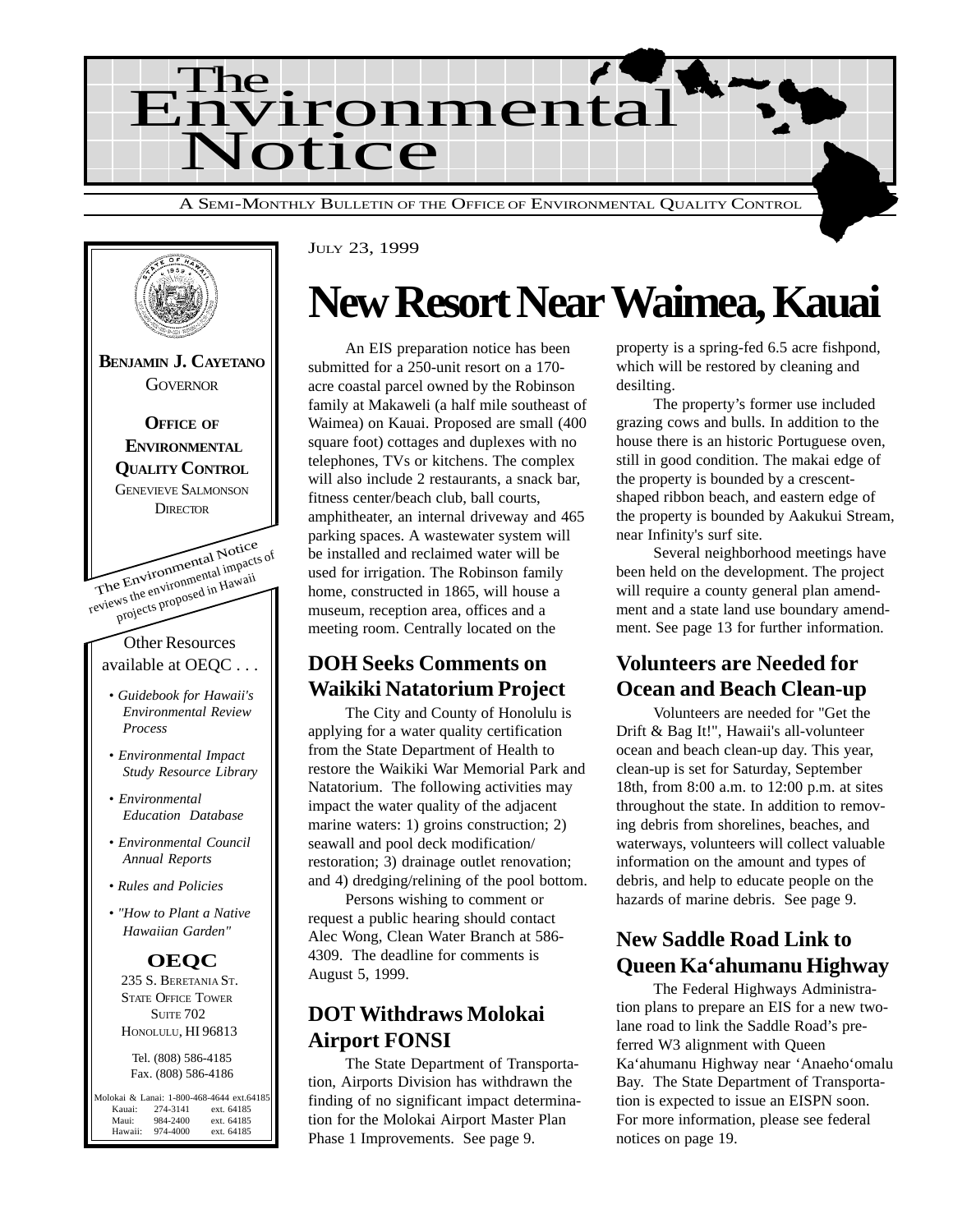# Table of Contents

#### JULY 23, 1999

### **1** Oahu Notices

#### **Draft Environmental Assessments**

#### **Final Environmental Assessments (FONSI)**

| (4) Hauula Baseyard Improvements (Special Management Area) 5 |
|--------------------------------------------------------------|
|                                                              |

#### **National Environmental Policy Act (NEPA)**

| Home Port Facilities for Three Nimitz-Class Nuclear Powered |  |
|-------------------------------------------------------------|--|
|                                                             |  |

#### **Previously Published Projects Pending Public Comments**

## **5 Maui Notices**

#### **Final Environmental Assessments/**

| Findings of No Significant Impacts (FONSI)                 |  |
|------------------------------------------------------------|--|
|                                                            |  |
| (2) Maui Memorial Medical Center Expansion Improvements  8 |  |

#### **Previously Published Projects Pending Public Comments**

### 2 **Molokai Notices**

| <b>Previously Published Projects Pending Public Comments</b> |  |
|--------------------------------------------------------------|--|
|                                                              |  |
| Withdrawal                                                   |  |

## 6 **Hawaii Notices**

#### **Final Environmental Assessments/**

| <b>Findings of No Significant Impacts (FONSI)</b>    |  |
|------------------------------------------------------|--|
|                                                      |  |
| (2) 'Ola'a-Kilauea Management Area Natural Resources |  |
|                                                      |  |
|                                                      |  |
|                                                      |  |

#### **Previously Published Projects Pending Public Comments**

### 7 **Kauai Notices**

| <b>Environmental Impact Statement Preparation Notices</b> |  |
|-----------------------------------------------------------|--|
|                                                           |  |

## s **Shoreline Notices**

## ^ **Coastal Zone News**

| (1) Install Mediterranean Mooring Buoys, Marine Corps Community   |  |
|-------------------------------------------------------------------|--|
| Services Marina, MCBH Kaneohe Bay, Oahu  15                       |  |
| (2) Maintenance Dredging of Lydgate Park Ponds, Wailua, Kauai  15 |  |
|                                                                   |  |
| (4) Primary Urban Corridor Transportation Investment Study  15    |  |

## A **Alien Species Permits**

| African Crowned Crane, Balearica pavonia (requlorum)  16 |  |
|----------------------------------------------------------|--|

## V**Pollution Control Permits**

|--|--|

### S **Federal Notices**

| EIS - New 12 Mile Highway in Kona and Kohala to Link with |  |
|-----------------------------------------------------------|--|
|                                                           |  |
|                                                           |  |
|                                                           |  |
|                                                           |  |
| Hawaiian Waterbirds Draft Recovery Plan, 2nd Revision  19 |  |
|                                                           |  |

### C **Announcements**

| Free A to Z "Yellow" Directory of Environmental Services 8              |
|-------------------------------------------------------------------------|
| Volunteers Needed for Annual "Get the Drift & Bag It!" in September . 9 |
| Sustainable Development Challenge Grant Request for Proposals,          |
|                                                                         |
|                                                                         |

*OEQC intends to make the information in this bulletin accessible to everyone. Individuals that require this material in a different format (such as large type or braille), should contact our office for assistance.*

| <b>The Environmental Notice</b> | <b>Office of Environmental Quality Control</b> | Page 2 |
|---------------------------------|------------------------------------------------|--------|
|                                 |                                                |        |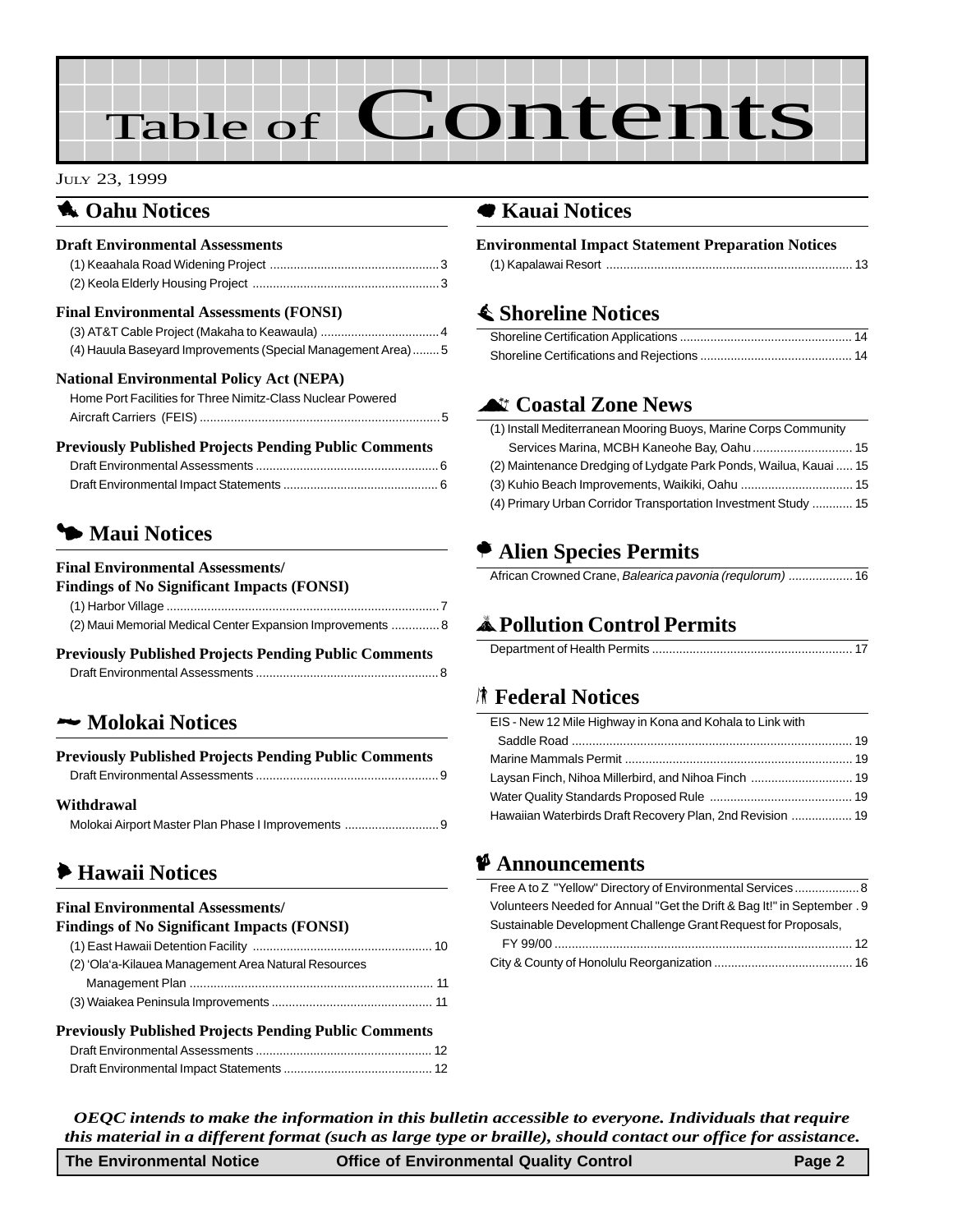JULY 23, 1999

**Oahu Notices**

## **Draft Environmental Assessments**

## 1 **(1) Keaahala Road Widening Project 3**

| District:             | Koolaupoko                                           |
|-----------------------|------------------------------------------------------|
| TMK:                  | $4 - 5 - 23$                                         |
| Applicant:            | Department of Transportation                         |
|                       | <b>Highways Division</b>                             |
|                       | 869 Punchbowl Street                                 |
|                       | Honolulu, Hawaii 96813                               |
|                       | Contact: Craig Watanabe (692-7551)                   |
|                       | <b>Approving Agency/Accepting</b>                    |
| <b>Authority:</b>     | Same as above.                                       |
| <b>Consultant:</b>    | Akinaka & Associates, Ltd.                           |
|                       | 250 North Beretania Street, Suite 300                |
|                       | Honolulu, Hawaii 96813                               |
|                       | Contact: Sheldon Yamasato (536-7721)                 |
| <b>Public Comment</b> |                                                      |
| Deadline:             | August 23, 1999                                      |
| Status:               | DEA First Notice pending public comment.             |
|                       | Address comments to the applicant with               |
|                       | $\alpha$ and $\alpha$ to the concultant and $\alpha$ |

copies to the consultant and OEQC. **Permits** Department of Army, CZM consistency **Required**: determination, noise, NPDES, WQC

The State Department of Transportation, Highways Division proposes to widen approximately 0.21 miles of the existing Keaahala Road from Kahekili Highway to Pookela Street to accommodate the existing and future traffic demands of the surrounding area in Kaneohe, Oahu, Hawaii. The proposed improvements include the widening of the existing roadway from two lanes to three lanes for most of the improved roadway and from three lanes to four lanes at the intersection of Keaahala Road and Kahekili Highway. Other physical improvements include new concrete retaining walls; and the relocation of overhead utilities.

The proposed project is expected to generate short term impacts that are typical of construction activities including traffic congestion, construction noise, and dust emissions. Clearing and grading activities are also expected to temporarily affect the water quality around the project site. However, these short-term impacts will be mitigated through compliance with applicable regulations/rules and permit conditions, and through the implementation of an approved best management

practices plan. In the long term, the proposed project will improve traffic flow along Keaahala Road and benefit the various facilities at the mauka end of the roadway in addition to the Castle Hills subdivision.

**2**

**4**

**1**

## 1

## **(2) Keola Elderly Housing Project**

| District:                         | Honolulu                                       |
|-----------------------------------|------------------------------------------------|
|                                   |                                                |
| TMK:                              | Portion of 1-6-09:01 and portion of roadway    |
|                                   | reserve lot (no TMK number)                    |
| Applicant:                        | <b>Network Enterprises Housing Development</b> |
|                                   | Corporation                                    |
|                                   | 2828 Paa Street, Suite 3090                    |
|                                   | Honolulu, Hawaii 96819                         |
|                                   | Contact: Rene Berthiaume (839-7704)            |
| <b>Approving Agency/Accepting</b> |                                                |
| <b>Authority:</b>                 | Department of Land and Natural Resources       |
|                                   | 1151 Punchbowl Street, Rom 130                 |
|                                   | Honolulu, Hawaii 96813                         |
|                                   | Contact: Charlene Unoki (587-0433)             |
| Consultant:                       | PlanPacific, Inc.                              |
|                                   | 737 Bishop Street, Suite 1520                  |
|                                   | Honolulu, Hawaii 96813                         |
|                                   | Contact: Dina Wong (521-9418 x 14)             |
| <b>Public Comment</b>             |                                                |
| <b>Deadline:</b>                  | August 23, 1999                                |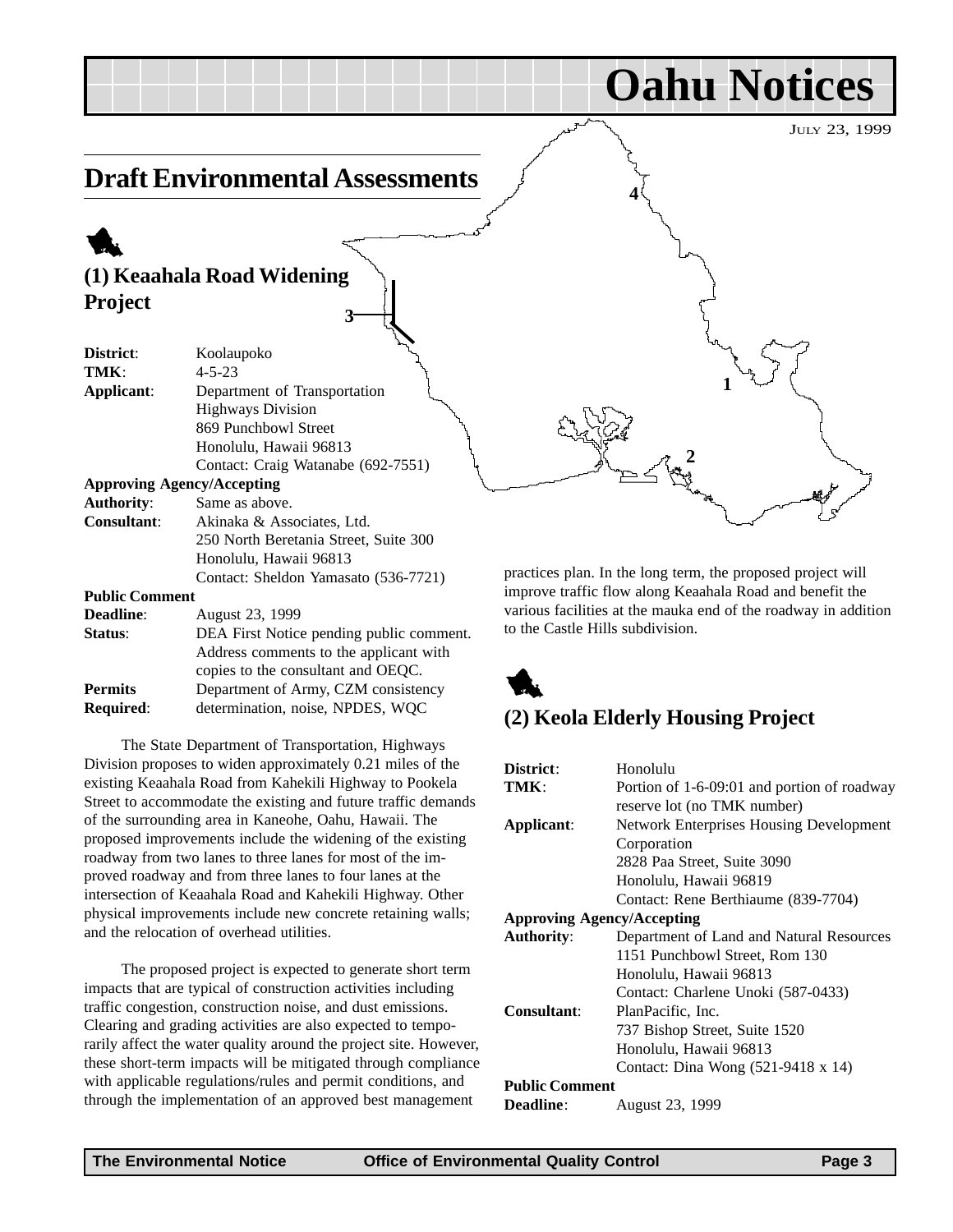## **Oahu Notices**

#### JULY 23, 1999

| Status:          | DEA First Notice pending public comment.    |
|------------------|---------------------------------------------|
|                  | Address comments to the applicant with      |
|                  | copies to the approving agency or accepting |
|                  | authority, the consultant and OEQC.         |
| <b>Permits</b>   | Zoning $&$ subdivision exemptions (201G,    |
| <b>Required:</b> | HRS)                                        |

Network Enterprises Housing Development Corporation (Network), a private non-profit housing corporation, proposes to develop and build a rental housing facility for low income elderly residents at Kalaepohaku, Kapalama, City and County of Honolulu, Oahu, Hawaii. This project, to be called "Keola Elderly Housing Project", is being planned for the makai-ewa corner of the Lanakila Avenue and Keola Road intersection on a site which measures 29,384 square feet in size. The proposed site sits on land owned by the State of Hawaii, consisting of Tax Map Key (TMK) 1-6-09: 01 and an unused roadway reserve lot (no TMK number). Both lots are vacant and unencumbered. The housing site will be created by consolidating portions of TMK 1-6-09:01 and the abutting roadway reserve.

Network proposes to construct a 42-unit rental housing facility with 27 studios and 15 one-bedroom units. Building A will have three floors and will be situated on the ewa end of the lot. Building B, located on the diamond head end of the lot, will have two floors with parking below. Building A and Building B will be connected by a third building housing a meeting room, office, mechanical room, restroom, mail room, elevator, and lobby. The project will have landscaped gardens on both the mauka and makai sides of the site. The proposed project will have a gross building area of approximately 21,500 square feet plus 2,900 square feet of covered parking.

Vehicular access to and from the project site will be from Lanakila Avenue, a major mauka-makai roadway in Kapalama. A surface parking lot with 20 spaces plus a dropoff/loading area will be located on the makai-diamond head corner of the site. A portion of the parking lot will be located beneath Building B.

## **Final Environmental Assessments (FONSI)**

## 1 **(3) AT&T Cable Project (Makaha to Keawaula)**

**District**: Waianae

| TMK:                              | 8-4, 8-1                                |
|-----------------------------------|-----------------------------------------|
| Applicant:                        | AT&T                                    |
|                                   | 1431 N. Market Blvd., Suite 9           |
|                                   | Sacramento, CA 95834-1942               |
|                                   | Contact: Kevin Lorenzini (916-928-0944) |
| <b>Approving Agency/Accepting</b> |                                         |
| <b>Authority:</b>                 | Department of Transportation            |
|                                   | 869 Punchbowl Street                    |
|                                   | Honolulu, Hawaii 96813-5097             |
|                                   | Contact: Michael Amuro (692-7332)       |
| Consultant:                       | Townscape, Inc.                         |
|                                   | 900 Fort Street Mall, Suite 800         |
|                                   | Honolulu, Hawaii 96813                  |
|                                   | Contact: Joanne Hiramatsu (536-6999)    |
| <b>Public Challenge</b>           |                                         |
| <b>Deadline:</b>                  | August 23, 1999                         |
| Status:                           | FEA/FONSI issued, project may proceed.  |
| <b>Permits</b>                    | Building, possible SSV, DOT route       |
| Required:                         | approval, State Parks right-of-entry    |
|                                   |                                         |

AT&T is planning to install an underground fiberoptic cable in the Farrington Highway right-of-way and existing utilities easements to connect their Makaha Cable Station to their Keawaula Cable Station in the Waianae District. The distance between the Makaha and Keawaula Cable Stations is approximately 5.7 miles. At the Makaha Cable Station, the cable will connect to an existing manhole located on the makai side of Farrington Highway. The cable will then be pulled through an existing spare duct to connect to the cable station. At the Keawaula Cable Station, an existing spare duct from Farrington Highway to the cable station will also be used to house the new fiberoptic cable. Thus, no trenching will be needed for these two sections of the alignment. All other sections of the alignment will be constructed within the State highway right-of-way or existing utilities easements.

Construction of this system will typically require a 2 foot wide trench that is approximately 4 feet deep. Within the trench, a 5-inch conduit containing four 1-1/2-inch inner ducts will be buried at a minimum depth of four feet and concrete encased. AT&T will utilize one of the four inner ducts to pull one fiberoptic cable. The remaining three ducts will be spares.

The project will not have long-term adverse impacts. The cable alignment area does not contain any rare or endangered plant or animal species; the project will not adversely affect population growth, social-economic trends, or land uses; and the entire alignment has been previously disturbed by construction activities for the highway and other underground utilities systems. Long-term positive impacts will be with upgraded services for AT&T customers.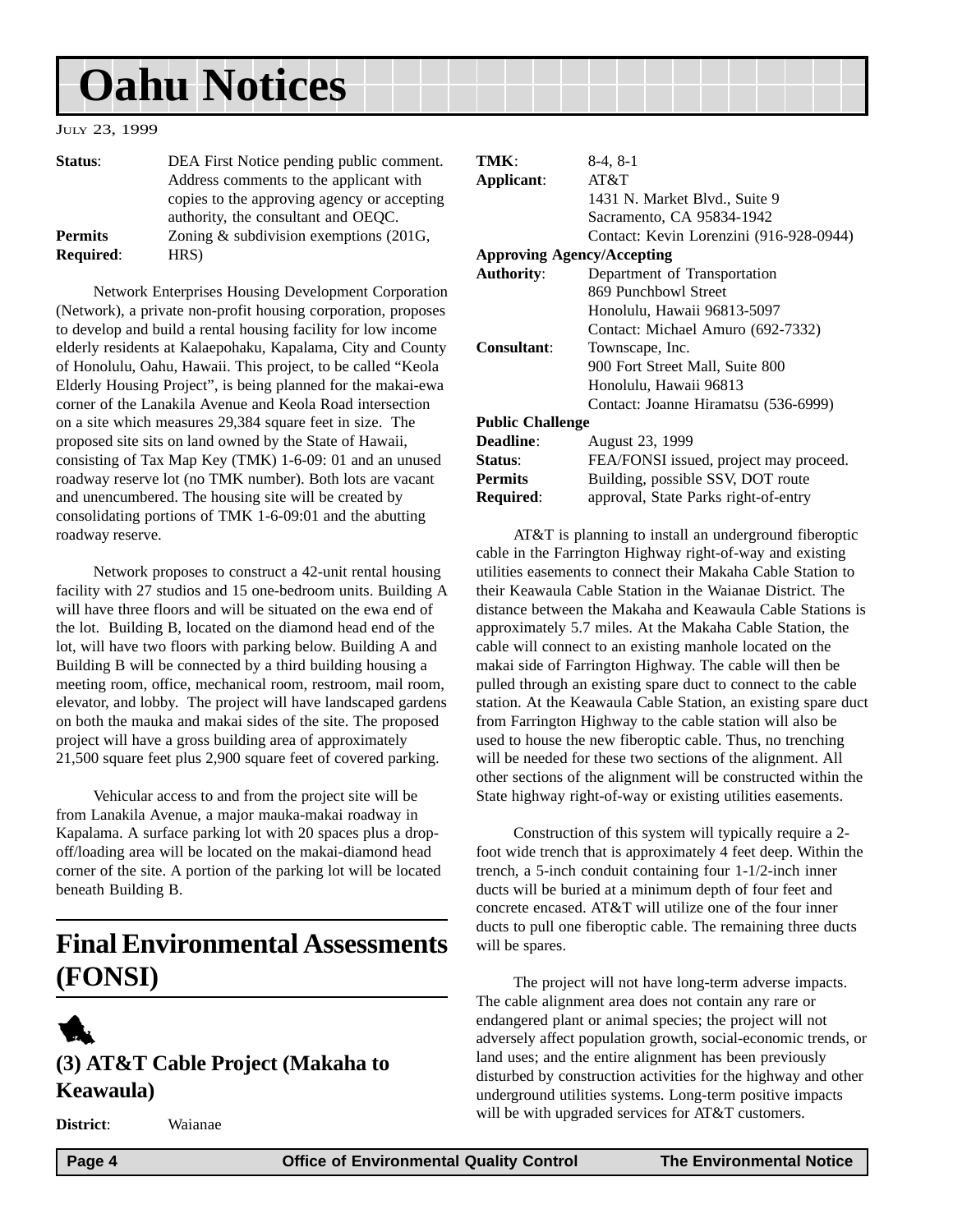

JULY 23, 1999

Although there were no archaeological sites of significance along the cable route, there are culturally sensitive areas where there is a probability of subsurface archaeological resources. These areas occur along the proposed route. Thus, an archaeologist will be on site to monitor activities in the event that archaeological resources are uncovered.

Short-term impacts will be related to construction operations. During construction of the project, a traffic control plan will be needed to facilitate traffic movement. Noise and air quality impacts will be mitigated through the implementation of noise and air pollution procedures regulated by the State and County. Short-term direct and indirect construction jobs will be generated during the construction of the project.

## 1

## **(4) Hauula Baseyard Improvements (Special Management Area)**

| District:               | Koolauloa                              |
|-------------------------|----------------------------------------|
| TMK:                    | $5 - 4 - 2:12$                         |
| Applicant:              | Department of Transportation           |
|                         | <b>Highways Division</b>               |
|                         | 869 Punchbowl Street                   |
|                         | Honolulu, Hawaii 96813                 |
|                         | Contact: Peter Chan (837-8046)         |
|                         | <b>Approving Agency/Accepting</b>      |
| <b>Authority:</b>       | City and County of Honolulu            |
|                         | Department of Planning and Permitting  |
|                         | 650 South King Street, 7th Floor       |
|                         | Honolulu, Hawaii 96813                 |
|                         | Contact: Dana Teramoto (523-4648)      |
| <b>Consultant:</b>      | Gerald Park Urban Planner (942-7484)   |
|                         | 1400 Rycroft Street, Suite 876         |
|                         | Honolulu, Hawaii 96814                 |
| <b>Public Challenge</b> |                                        |
| <b>Deadline:</b>        | August 23, 1999                        |
| Status:                 | FEA/FONSI issued, project may proceed. |
| n .                     | $\alpha$                               |

**Permits** SMUP, ROW, pollution control variance, **Required:** building, grading, grubbing, stockpiling

The State Department of Transportation, Highways Division, is proposing to demolish the existing structures at the Hauula Baseyard. Proposed construction at the site include the following:

1. A 465 square-foot office building;

2. A 1,750 square-foot equipment shed;

3. An open material storage area enclosed by a 5-foot high concrete masonry unit wall;

5. An 8-foot high chain-link perimeter fence topped with a barbed wire fence; and

6. A 20-foot wide driveway secured by a gate.

A septic tank system will be used for wastewater disposal. Solids will be collected in a 750-gallon precast concrete septic tank and effluent disposed of in a 200 squarefoot leach field.

Construction is projected to commence during the last quarter of this year. The project should be completed within 8 months of the starting date.

## **National Environmental Policy Act (NEPA)**



## **Home Port Facilities for Three Nimitz-Class Nuclear Powered Aircraft Carriers (FEIS)**

The Department of the Navy has prepared and filed with the U.S. Environmental Protection Agency a Final Environmental Impact Statement (FEIS) for Developing Home Port Facilities for Three NIMITZ-Class Nuclear Powered Aircraft Carriers in Support of the United States Pacific Fleet. The Notice of Availability (NOA) for the FEIS will be published in the Federal Register on July 9, 1999. Federal, state, local governments, as well as interested individuals and organizations, are invited to provide written comments on the FEIS. The public comment period of 45 days will end on August 23, 1999. There will be no public hearing on the FEIS.

The Environmental Impact Statement (EIS) analyzes potential environmental impacts resulting from constructing and operating the facilities and infrastructure needed to support the homeporting for three NIMITZ-class nuclearpowered aircraft carriers (CVNs) within the U.S. Pacific fleet at four facility concentrations: (1) San Diego, California; (2) Bremerton, Washington; (3) Everett, Washington; and (4) Pearl Harbor, Hawaii.

The Navy proposes to construct and operate the appropriate facility and infrastructure needed to support the homeporting of three CVNs in the Pacific Fleet. Two CVNs will join the U.S. Pacific Fleet, replacing two conventionally powered aircraft carriers (CVs) homeported at Naval Air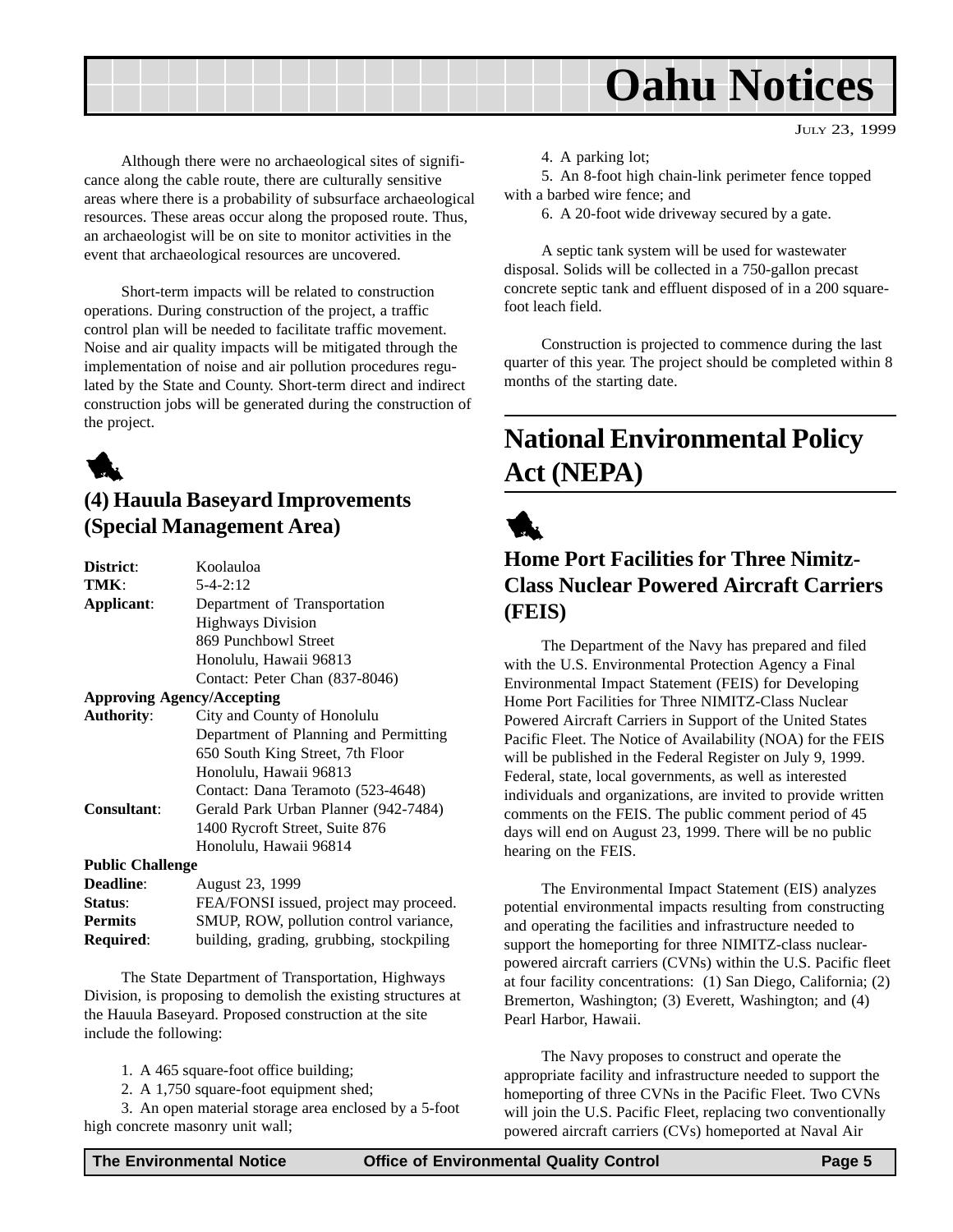## **Oahu Notices**

#### JULY 23, 1999

Station North Island (NASNI) in the Naval Complex San Diego, California. The current location of a third CVN at Naval Station (NAVSTA) Everett also will be reevaluated in order to increase efficiency of support infrastructure, maintenance and repair capabilities, and to enhance crew quality of life.

The need for the proposed action is the lack of acceptable CVN home port facilities and infrastructure in the U.S. Fleet area of responsibility (AOR). The purpose of the proposed action is to provide support facilities and infrastructure for the selected home port locations for the three CVNs (two new, and one currently at NAVSTA Everett) in the U.S. Pacific Fleet.

The Navy currently prefers Alternative Two, which would provide facilities and infrastructure to home port two additional CVNs at NASNI (for a total of three CVNs), home port a total of two CVNs in the Pacific Northwest (one at PSNS and one at NAVSTA Everett), and would not have any CVNs at Pearl Harbor Naval Complex. Alternative Two would result in significant but mitigable impacts on marine biological resources at NASNI and PSNS. All other environmental impacts associated with Alternative Two would be less than significant.

No decision on the proposed action will be made until the National Environmental Policy Act process has been completed and the Secretary of the Navy, or a designated representative, releases the Record of Decision. The FEIS includes resolution of written and oral comments received during the public comment period (August 28, 1998 until November 12, 1998) on the DEIS.

The FEIS has been distributed to various federal, state, and local agencies, elected officials, special interest groups, individuals, and public libraries. The FEIS is available for public review at the following libraries:

- Coronado Public Library, 640 Orange Ave., Coronado, CA.
- San Diego Library (Science & Industry Section), 820 E Street, San Diego, CA.
- Hawaii State Library, 478 South King Street, Honolulu, HI.
- Aiea Public Library, 99-143 Moanalua Road, Aiea, HI.
- Pearl City Public Library, 1138 Waimano Home Road, Pearl City, HI.
- Ewa Beach Public and School Library, 91-950 North Road, Ewa Beach, HI.
- Everett Library, 2702 Hoyt, Everett, WA.
- Kitsap Reg. Library, 1301 Sylvan Way, Bremerton, WA.
- Sno-Isl Library System, 7312 35th Ave., Marysville, WA.

Please send your comments to Bob Hexom (Code 4PLR.BH), Southwest Division, Naval Facilities Engineering

Command, 1220 Pacific Highway, San Diego, California 92132, fax (619) 532-1096 or e-mail address at CVN\_HOMEPORTING@efdsw.navfac.navy.mil. For additional information or to leave a message call 1-888-428-6440. Written comments must be postmarked by August 23, 1999.

## **Previously Published Projects Pending Public Comments**

### **Draft Environmental Assessments**

#### 1 **H-1 Widening Westbound, Kaonohi Street to Waiau Interchange**

| Applicant:          | Department of Transportation        |
|---------------------|-------------------------------------|
|                     | <b>Highways Division</b>            |
|                     | 600 Kapiolani Boulevard, 3rd Floor  |
|                     | Honolulu, Hawaii 96813              |
|                     | Contact: Ron Tsuzuki (587-1830)     |
|                     | <b>Approving Agency/Accepting</b>   |
| <b>Authorities:</b> | Department of Transportation        |
|                     | <b>Highways Division</b>            |
|                     | 600 Kapiolani Boulevard, 3rd Floor  |
|                     | Honolulu, Hawaii 96813              |
|                     | Contact: Ron Tsuzuki (587-1830)     |
|                     | and                                 |
|                     | U.S. Department of Transportation   |
|                     | 300 Ala Moana Boulevard, Room 3306  |
|                     | Honolulu, Hawaii 96850              |
|                     | Contact: Richelle Suzuki (541-2700) |
| .                   |                                     |

#### **Public Comment**

**Deadline**: August 9, 1999

### **Draft Environmental Impact Statements**

#### 1 **Oahu Commercial Harbors 2020 Master Plan**

- 
- **Applicant**: Department of Transportation Harbors Division 79 S. Nimitz Highway Honolulu, Hawaii 96813 Contact: Glenn Soma (587-2503)

#### **Approving Agency/Accepting**

**Authority**: Governor, State of Hawaii c/o Office of Environmental Quality Control 235 South Beretania Street, Suite 702 Honolulu, Hawaii 96813

#### **Public Comment**

**Deadline**: August 23, 1999

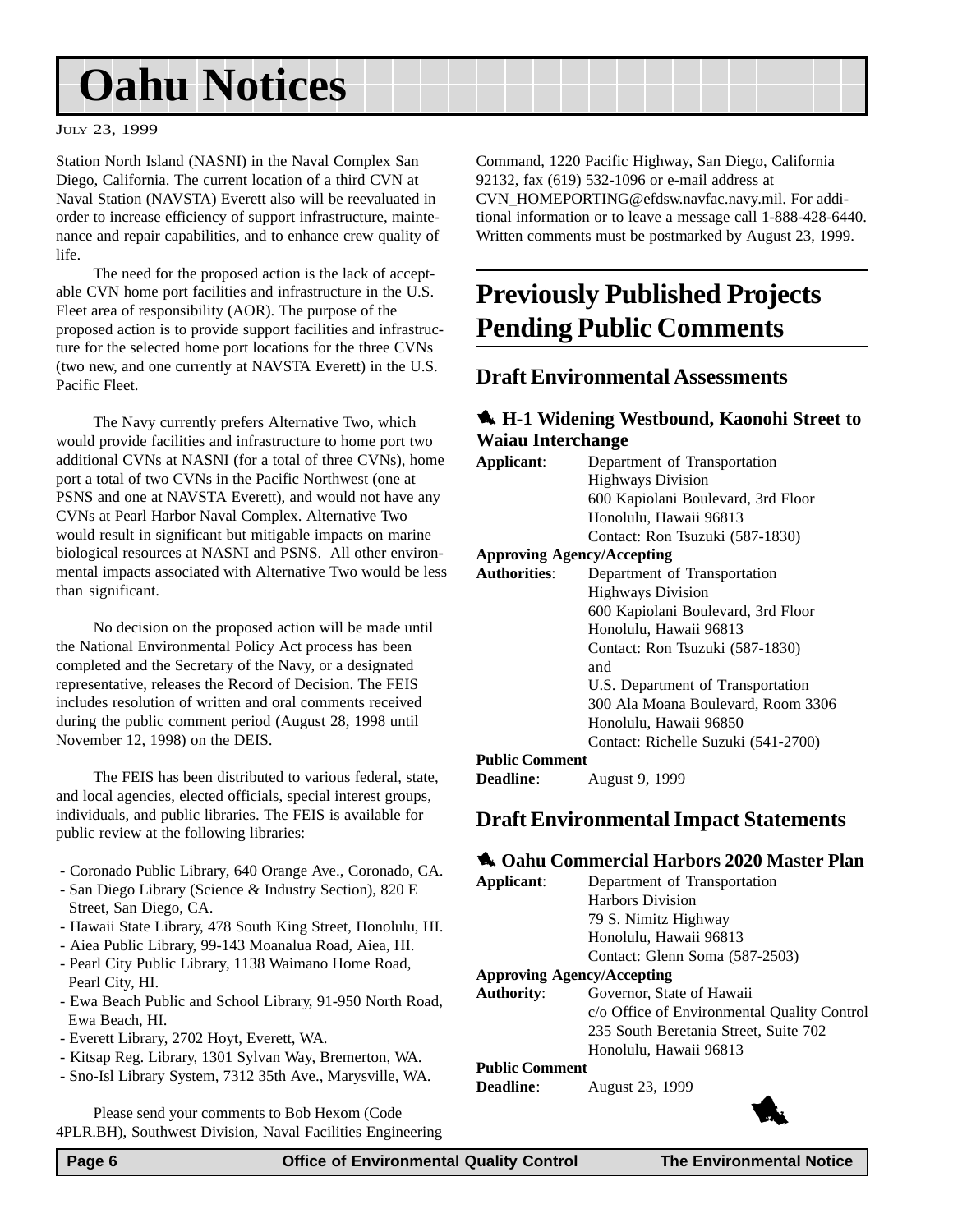## **Maui Notices**

JULY 23, 1999

**Final Environmental Assessments/Findings of No Significant Impacts (FONSI)**



**(1) Harbor Village**

| District:                         | Lahaina                                   |
|-----------------------------------|-------------------------------------------|
| TMK:                              | $4-6-007:03, 07, 010$                     |
| Applicant:                        | <b>JDI</b> Limited Partners               |
|                                   | 721 Wainee Street, Suite 201              |
|                                   | Lahaina, Maui, Hawaii 96761               |
|                                   | Contact: Terry Lee or Steve Gatchel (661- |
|                                   | 8380)                                     |
| <b>Approving Agency/Accepting</b> |                                           |
| <b>Authority:</b>                 | County of Maui, Department of Planning    |
|                                   | 250 S. High Street                        |
|                                   | Wailuku, Hawaii 96793                     |
|                                   | Contact: Ann Cua (243-7735)               |
| Consultant:                       | Chris Hart & Partners                     |
|                                   | Landscape Architecture and Planning       |
|                                   | 1955 Main Street, Suite 200               |
|                                   | Wailuku HI 96793                          |
|                                   | Contact: Christopher Hart (242-1955)      |
| <b>Public Challenge</b>           |                                           |
| <b>Deadline:</b>                  | August 23, 1999                           |
| Status:                           | FEA/FONSI issued, project may proceed.    |
| <b>Permits</b>                    |                                           |
| Required:                         | SMA, Historic District, Building          |

The applicants request a Special Management Area (SMA) Permit, Historic District Approval, and Off-site Parking Approval for Harbor Village, a proposed commercial and restaurant building with related parking and landscape improvements at 576 Front Street in Lahaina, Maui. On TMK 4-6-07:03 (Parcel 3) they propose to build an approximately 24,000-square-foot restaurant and retail structure. Two adjoining parcels, 7 and 10, will be developed for parking to accommodate 139 cars. This application includes all three parcels. The Harbor Village project is located at the south end of Lahaina Town's Commercial District on the mauka (east) side of Front Street, just south of Prison Street. Parcel 3 is

designated as Business/Commercial on the West Maui Community Plan and is zoned Historic District No. 2 which allows business use.

The proposed action will involve the demolition and removal of the two existing structures on Parcel 3, and construction of a two-story building complex situated along a north-south axis. The envisioned tenant mix includes 10 first floor retail shops and stores, with two restaurants on the second floor. Parcels 7 and 10 will be improved for parking. The proposed improvements include clearing and grubbing, grading, paving, landscaping and lighting. The off-site parking area will be accessed through the existing County parking lot.

The project's architectural style is compatible with existing buildings in Lahaina and conforms to the detailing suggested in the Lahaina Style Book, with an interior courtyard, and wood or stucco facades and balconies.

Landscaping amenities will consist of mature palm trees and other ground cover, with wood walkways and wooden rope-wrapped bollards, which will impart the theme of the project, "Harbor Village." A portion of the south end of the structure's first floor will be dedicated to the Friends of Moku`ula and Hui `O Wa`a Kaulua, to be used as a pictorial museum for interpretive historic and cultural displays.

**2**

**1**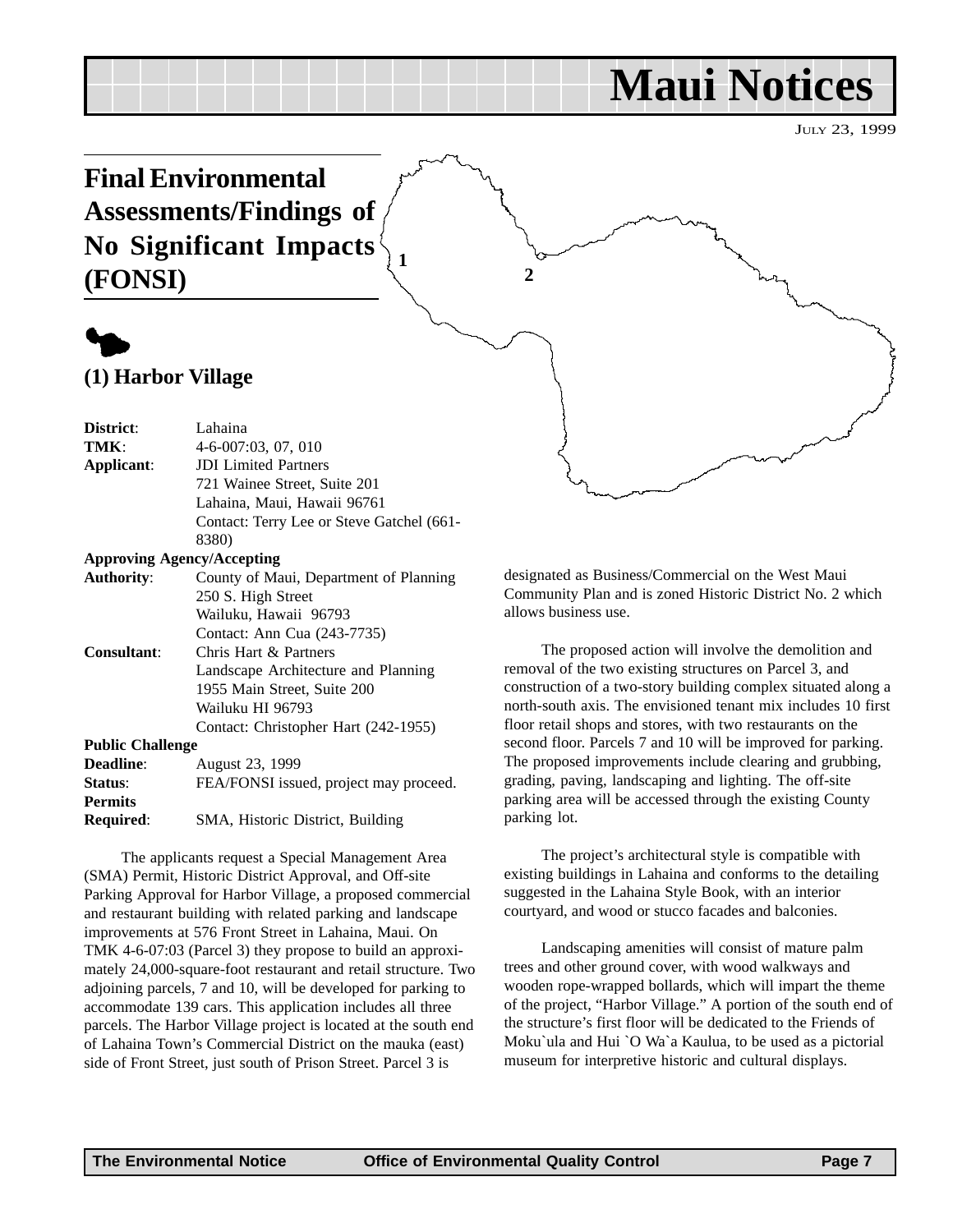## **Maui Notices**

JULY 23, 1999



## **(2) Maui Memorial Medical Center Expansion Improvements**

| District:                         | Wailuku                                  |
|-----------------------------------|------------------------------------------|
| TMK:                              | 3-8-46:13 and por. 29                    |
| Applicant:                        | Hawaii Health Systems Corporation        |
|                                   | 3675 Kilauea Avenue                      |
|                                   | Honolulu, Hawaii 96816                   |
|                                   | Contact: Thomas Driskell, Jr. (733-4032) |
| <b>Approving Agency/Accepting</b> |                                          |
| <b>Authority:</b>                 | Same as above.                           |
| <b>Consultant:</b>                | Munekiyo, Arakawa & Hiraga, Inc.         |
|                                   | 305 High Street, Suite 104               |
|                                   | Wailuku, Hawaii 96793                    |
|                                   | Contact: Milton Arakawa (244-2015)       |
| <b>Public Challenge</b>           |                                          |
| Deadline:                         | August 23, 1999                          |
| Status:                           | FEA/FONSI issued, project may proceed.   |
| <b>Permits</b>                    |                                          |
| <b>Required:</b>                  | Height variance and construction permits |

Hawaii Health Systems Corporation (HHSC), a State agency and public benefit corporation, is proposing to

implement improvements to the existing Maui Memorial Medical Center (MMMC), a community based, acute care facility licensed for 194 beds.

Access to MMMC is provided by Mahalani Street, a two-lane County roadway.

The proposed expansion improvements include a new helistop, a new six-level building addition, a 70-stall, ongrade parking area expansion, and a new three-level parking structure with 225 stalls. The new building addition will provide for a courtyard and terrace; mechanical and electrical equipment storage; lobby, elevator, and waiting area improvements; spaces for auxiliary uses and the future expansion of services; shell space for a future Disaster Relief Center and for the future relocation of the Morgue, as well as tenant improvements for the interim use of this shell space by the Biomed Department. Other proposed improvements include a surgery support addition and a 16-bed Intensive Care Unit (ICU), as well as Admitting, Surgi-Center, Physical Therapy and Outpatient Therapy (PT/OT) facilities.

The medical center's existing main building will also be repainted and its finishes upgraded. Other improvements



## **Free A to Z "Yellow" Directory of Environmental Services**

Managing wastes, whether hazardous or not, can be time consuming and confusing. The Department of Health has prepared a directory of companies intended to help residents and businesses with waste management responsibilities.

The categories of waste management services include everything from antifreeze recycling to waste minimization consulting. Approximately 800 companies are listed in this directory.

The following is a partial listing of the categories of waste management services covered:

- 1) Asbestos removal
- 2) Battery Recycling
- 3) Bioremediation
- 4) Disposal Centers
- 5) Dry Cleaner Waste Handling
- 6) Fluorescent Lamp Handling
- 7) Glass Recycling
- 8) Hazardous Waste Disposal
- 9) Lead Paint Removal
- 10) PCB Waste Management
- 11) Pollution Prevention Consulting
- 12) Sustainable Development and Design
- 13) Tire Recycling
- 14) Toner Cartridge Recycling
- 15) Used Oil Recyclers
- 16) Xeriscape Consulting

To obtain a free copy, please call Marlyn Aguilar, Solid and Hazardous Waste Branch at 586-4226.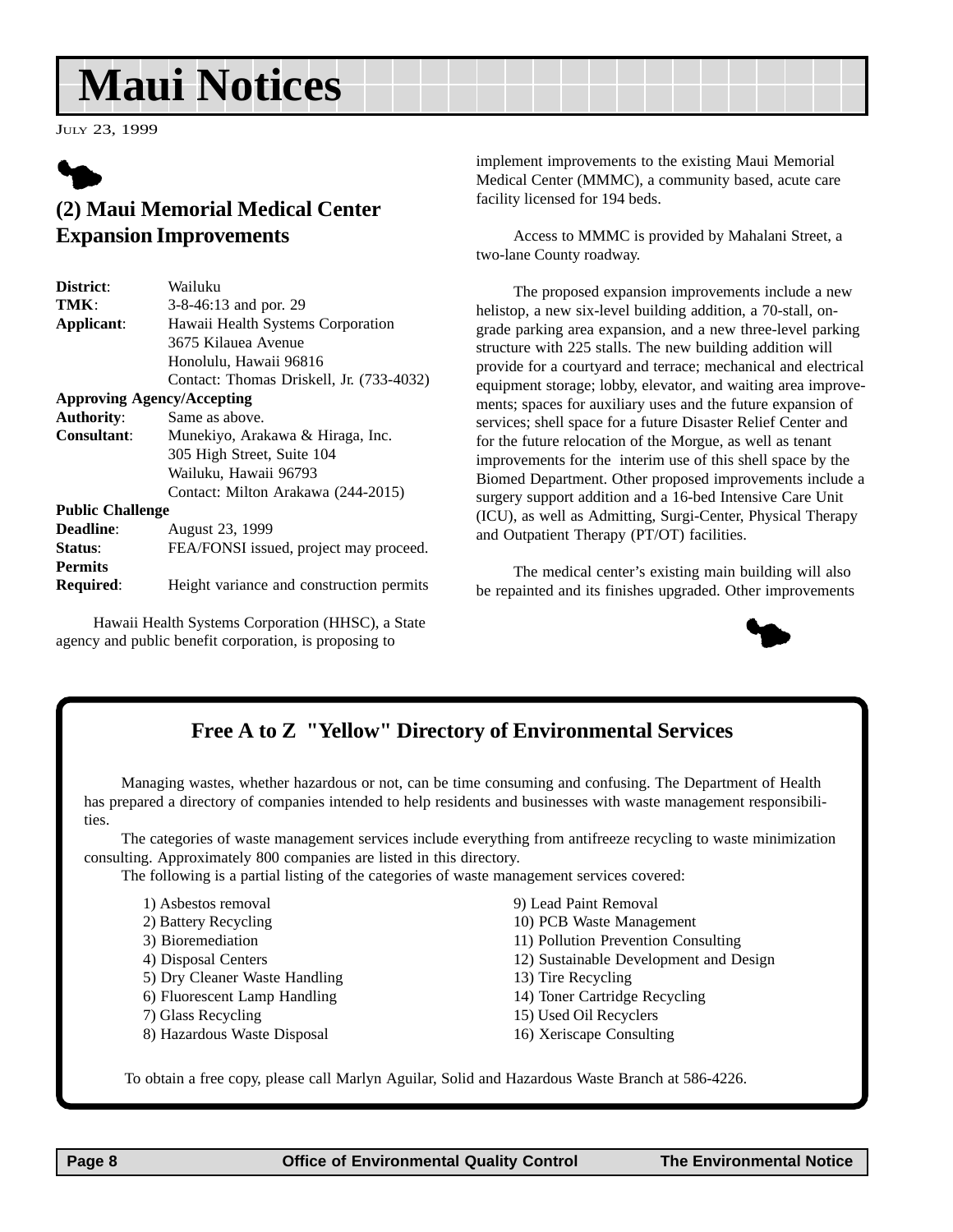## **Molokai Notices**

JULY 23, 1999

## **Previously Published Projects Pending Public Comments**

### **Draft Environmental Assessments**

#### 2 **Molokai Baseyard**

**Applicant**: County of Maui Department of Transportation 650 Palapala Drive Kahului, Hawaii 96732 Contact: Bob Siarot (873-3535) **Approving Agency/Accepting Authority**: Same as above. **Public Comment Deadline**: August 9, 1999

## **Withdrawal**

## 2 **Molokai Airport Master Plan Phase I Improvements**

The State of Hawaii, Department of Transportation, Airports Division has withdrawn the FONSI determination for the Molokai Airport Master Plan Phase I Improvements pursuant to the Department of Health, Hawaii Administrative Rules (HAR) section 11-200-11.2(d). For further information, please call 838-8812.

2



## **Volunteers Needed for Annual "Get the Drift & Bag It!" in September**

Volunteers are needed for Get the Drift & Bag It!, Hawaii's all-volunteer ocean and beach clean-up day. This year, clean-up is set for Saturday, September 18th, from 8:00 a.m. to 12:00 p.m. at sites throughout the state. In addition to removing debris from shorelines, beaches, and waterways, volunteers will collect valuable information on the amount and types of debris, and help to educate people on the hazards of marine debris.

Each year, thousands of sea turtles, whales, seals, and birds die from becoming entangled in or ingesting abandoned fishing gear and other discarded debris. Debris is also a menace to ships, boats, and other marine vessels due to clogging of intake valves and tangling in propellers.

Get the Drift & Bag It!, which is part of the Center for Marine Conservation's International Coastal Global Cleanup, is a community effort to address the problem of marine debris.

Last year, almost 4,300 Hawaii volunteers gathered at 63 sites to participate in this worthy event. Volunteers cleaned almost 150 miles, and collected 227,659 pounds of debris from land and from underwater. Among the most common trash items picked up were 53,892 cigarette butts, 19,022 pieces of plastic, and 10,665 beverage bottles.

Volunteers are urged to sign up to select a site for cleanup or to help tabulate the debris that have been collected by calling:

| Oahu          | 956-2872 |
|---------------|----------|
| Maui County   | 877-2524 |
| Hawaii County | 961-8431 |
| Kauai County  | 241-6240 |

 Get the Drift & Bag It! is coordinated by the UH Sea Grant Program and the DBEDT Coastal Zone Management Program.

To volunteer your time or for more information on Get the Drift & Bag It!, please call Chris Woolaway, Coordinator, UH Sea Grant, (808) 956-2872.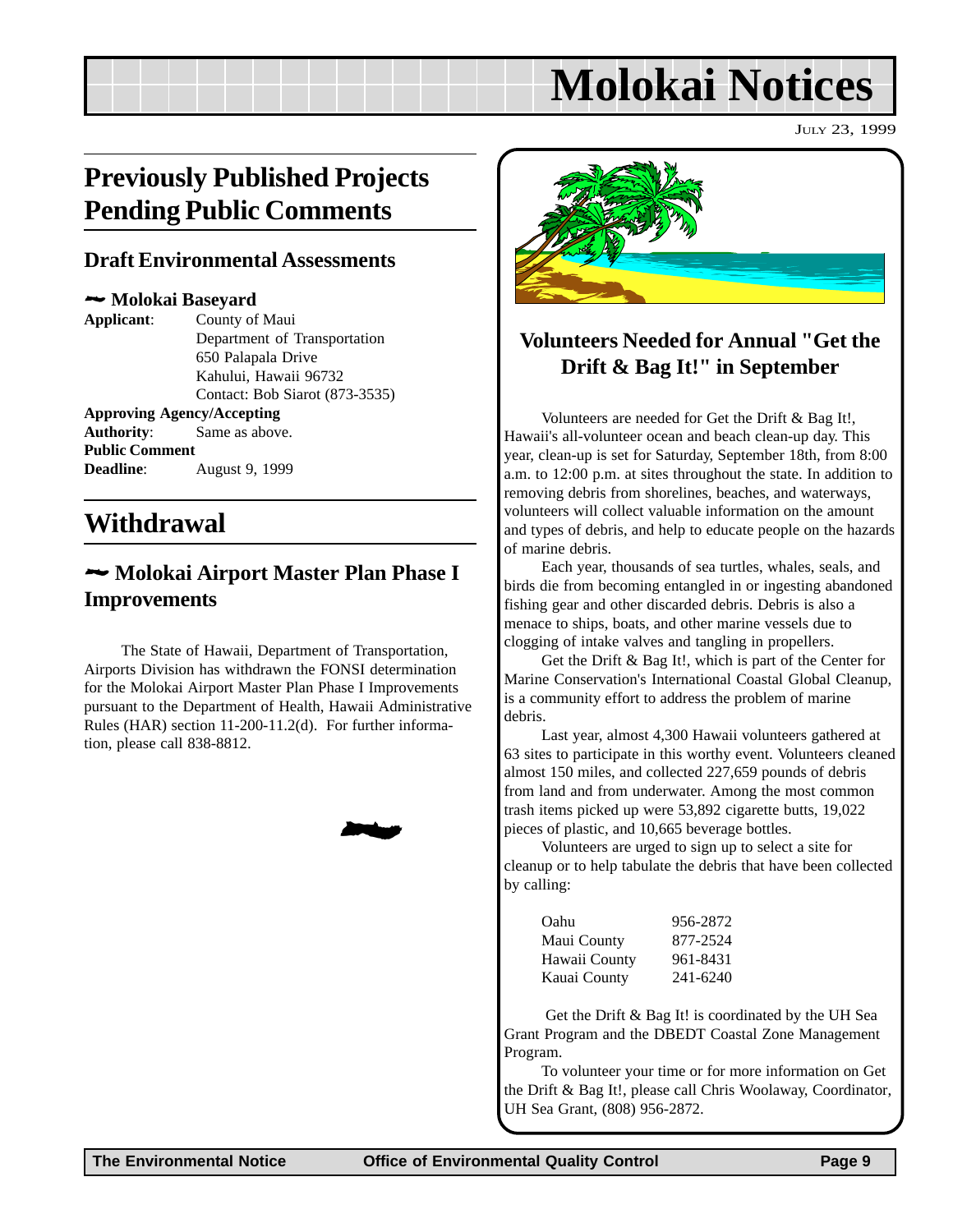## **Hawaii Notices**

JULY 23, 1999

## **Final Environmental Assessments/Findings of No Significant Impacts (FONSI)**

## $\blacktriangleright$

## **(1) East Hawaii Detention Facility**

| South Hilo                          |
|-------------------------------------|
| $2-4-25:27$ and 28                  |
| County of Hawaii, Police Department |
| $c$ Office of Housing & Community   |
| Development                         |
| 50 Wailuku Drive                    |
| Hilo, Hawaii 96720                  |
| Contact: Royce Shiroma (961-8379)   |
| <b>Approving Agency/Accepting</b>   |
| Same as above.                      |
| Sidney Fuke, Planning Consultant    |
|                                     |

|                  | 100 Pauahi Street, Suite 212    |
|------------------|---------------------------------|
|                  | Hilo, Hawaii 96720              |
|                  | Contact: Sidney Fuke (969-1522) |
| 1. L. L. CL. II. |                                 |

#### **Public Challenge**

| <b>Deadline:</b> | August 23, 1999                        |
|------------------|----------------------------------------|
| Status:          | FEA/FONSI issued, project may proceed. |
| <b>Permits</b>   | Plan approval, grading, building, lot  |
| <b>Required:</b> | consolidation                          |
|                  |                                        |

The County of Hawaii Police Department is proposing to construct a 24-cell, East Hawaii Detention facility. The County-owned 7.9+ acre site is located on a portion of the existing County Public Safety Complex (which houses the Police Department and Office of Civil Defense and identified by TMK: (3) 2-4-25: 27) and an adjoining vacant property (TMK: (3) 2-4-25: 28). The site is bordered by Ululani, Hualalai, and Kapiolani Streets in Hilo, Hawaii.

This facility is intended for the processing and detaining of persons arrested in East Hawaii and waiting to be arraigned by the court. These persons are usually held overnight, except if arrests are made during the weekend, then the detention is 2 or 3 days. The existing 5-cell facility is insufficient and inadequate to segregate detainees by gender (male/female) and age (juvenile/adult). The proposed facility would enable the County to be in compliance with appropriate Federal and State detention requirements.



The proposed 10,000 square foot structure is anticipated to be single-story in height, not exceeding 35 feet. It will be located immediately adjacent to the existing Public Safety Complex in the area of the existing parking lot. As such, approximately 32 parking stalls will be lost; however, a new 79-stall parking area with accesses from Hualalai Street will be provided. Landscaping within the new parking area and the facility is also planned.

The surrounding uses are a mixture of residential and commercial uses. These uses include a church, a K-12 private school, a senior citizens center, and a variety of office complexes. The approximate cost of this facility is \$3.2 million, of which \$1.8 million has been already funded under the Federal Community Development Block Grant (CDBG) program. The balance is anticipated to come from Federal, State, and/or County sources. Construction is expected to begin in early 2000, with an anticipated 18 month construction period.

No adverse long-term impacts are anticipated, as there are no sensitive biological, historical or hydrological resources on the site. Additional on-site parking will be provided, which can accommodate any lost on-street public stalls resulting from the new driveways.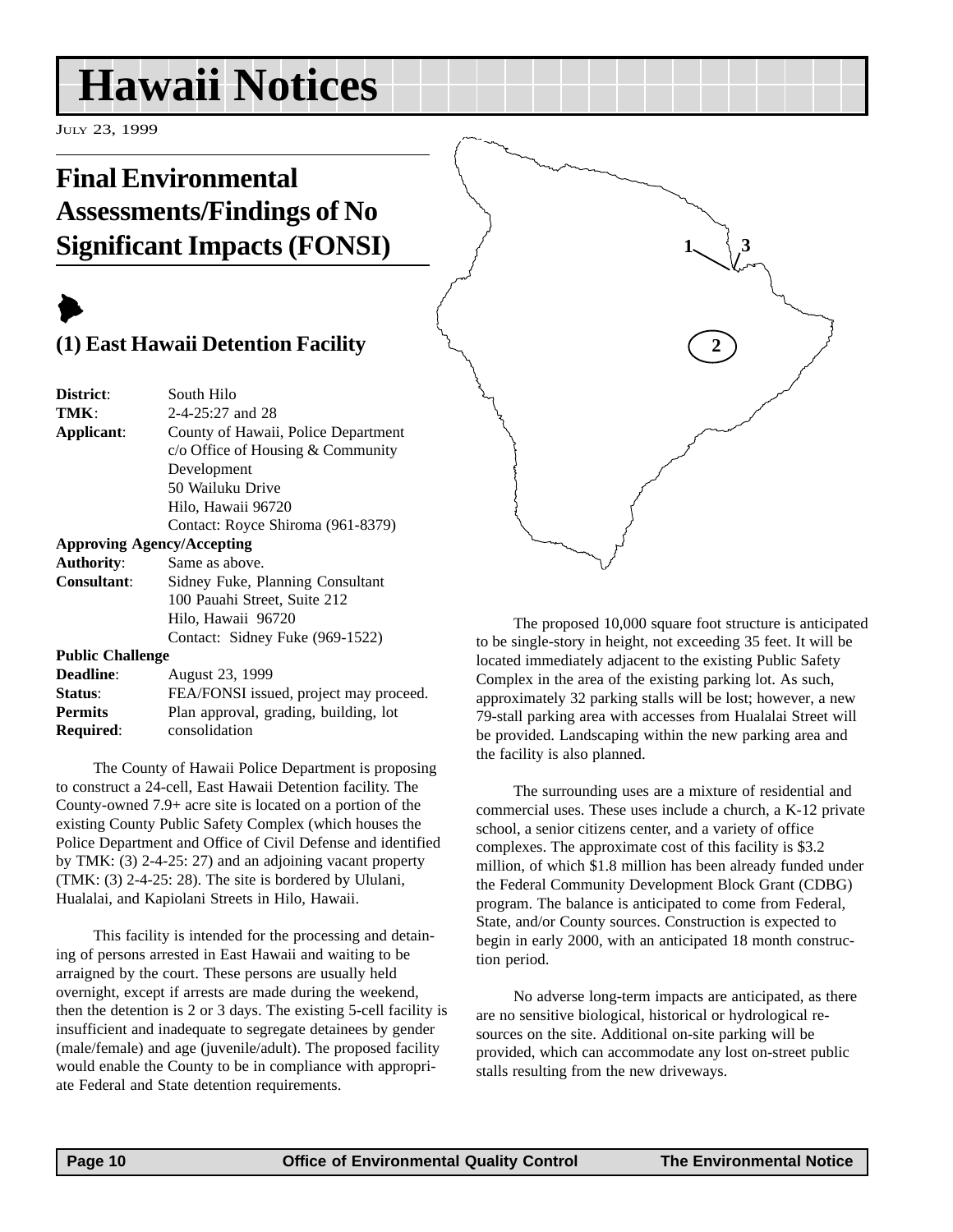## **Hawaii Notices**

## $\blacktriangleright$ **(2) 'Ola'a-Kilauea Management Area Natural Resources Management Plan**

| District:         | Puna, South Hilo, and Kau                   |
|-------------------|---------------------------------------------|
| TMK:              | 2-4-08-25, 2-4-09-8, 1-9-01-7, and 9-9-01-7 |
| Applicant:        | Department of Land and Natural Resources    |
|                   | Division of Forestry and Wildlife           |
|                   | P.O. Box 4849                               |
|                   | Hilo, Hawaii 96720                          |
|                   | Contact: Bill Stormont (974-4221)           |
|                   | <b>Approving Agency/Accepting</b>           |
| <b>Authority:</b> | Department of Land and Natural Resources    |
|                   | 1151 Punchbowl Street                       |
|                   | $H = 11 H = 20012$                          |

Honolulu, Hawaii 96813 Contact: Michael Buck (587-0166) **Public Challenge**

| <b>Deadline:</b> | August 23, 1999                        |
|------------------|----------------------------------------|
| Status:          | FEA/FONSI issued, project may proceed. |
| <b>Permits</b>   |                                        |
| <b>Required:</b> | <b>CDUP</b>                            |

This Final Environmental Assessment is for the project as described in a Draft Environmental Assessment (published in the November 23, 1998 OEQC *Environmental Notice*) as well as a Supplemental Draft Environmental Assessment (published in the April 8, 1999 OEQC *Environmental Notice*).

In an effort to better protect native biological resources, landowners and other interested parties established a partnership to cooperatively manage the 'Ola'a - Kilauea Management Area. The 'Ola'a - Kilauea Management Area includes lands owned or controlled by the Hawai'i Department of Public Safety's Kulani Correctional Facility, the Hawai'i Department of Land and Natural Resources Pu'u Maka'ala Natural Area Reserve, the 'Ola'a Tract of Hawai'i Volcanoes National Park, and Kilauea Forest owned by Kamehameha Schools Bishop Estate.

The Natural Resources Management Plan presents background information on the project area's ecological setting, and provides both an overview of the management and research programs as well as more detailed project statements that identify current and proposed projects. The management and research programs outlined in the plan focus on the following areas:

-- Removing or reducing impacts from feral animals, alien plants and non-native predators.

-- Restoring native habitat and species to enhance diversity and stability of native ecosystems.

-- Monitoring the response of native and alien species to management and using the results of monitoring to further refine management and research strategies.

-- Providing information and education to the general public and work training and education to Kulani Correctional Facility inmates.

 $\blacktriangleright$ 

## **(3) Waiakea Peninsula Improvements**

| District:               | South Hilo                             |
|-------------------------|----------------------------------------|
| TMK:                    | 2-1-03:1, 2, 16, 19, 22, 23, 25        |
| Applicant:              | County of Hawaii                       |
|                         | Department of Parks & Recreation       |
|                         | 25 Aupuni Street                       |
|                         | Hilo, Hawaii 96720                     |
|                         | Contact: Glenn Miyao (961-8311)        |
|                         | <b>Approving Agency/Accepting</b>      |
| <b>Authority:</b>       | Same as above.                         |
| <b>Consultant:</b>      | Roy Takemoto, Land Use Consultant      |
|                         | P.O. Box 10217                         |
|                         | Hilo, Hawaii 96721                     |
|                         | Contact: Roy Takemoto (961-2082)       |
| <b>Public Challenge</b> |                                        |
| Deadline:               | August 23, 1999                        |
| Status:                 | FEA/FONSI issued, project may proceed. |
| <b>Permits</b>          |                                        |
| Required:               | Army, SMA, plan approval               |

The County of Hawaii Department of Parks and Recreation proposes improvements to Liliuokalani Gardens, Coconut Island, and vacant land north of Nihon Restaurant. The improvements consist of ADA-compatible pathways, interior restroom renovations to ADA standards, parking improvements, gateway entries to Liliuokalani Gardens, and reconstruction of the Old Government Wharf makai of Liliuokalani Gardens into a scenic vantage point. Revisions to the plans have been made to comply with the State Historic Preservation Division's comments to ensure the proposed improvements are compatible with the historic/cultural values of Liliuokalani Gardens. The project site is within the VE special flood hazard area, and proposed improvements will comply with the requirements of the County Flood Control Code. The project will require a SMA Use Permit. The wharf reconstruction will require a Department of Army permit.

JULY 23, 1999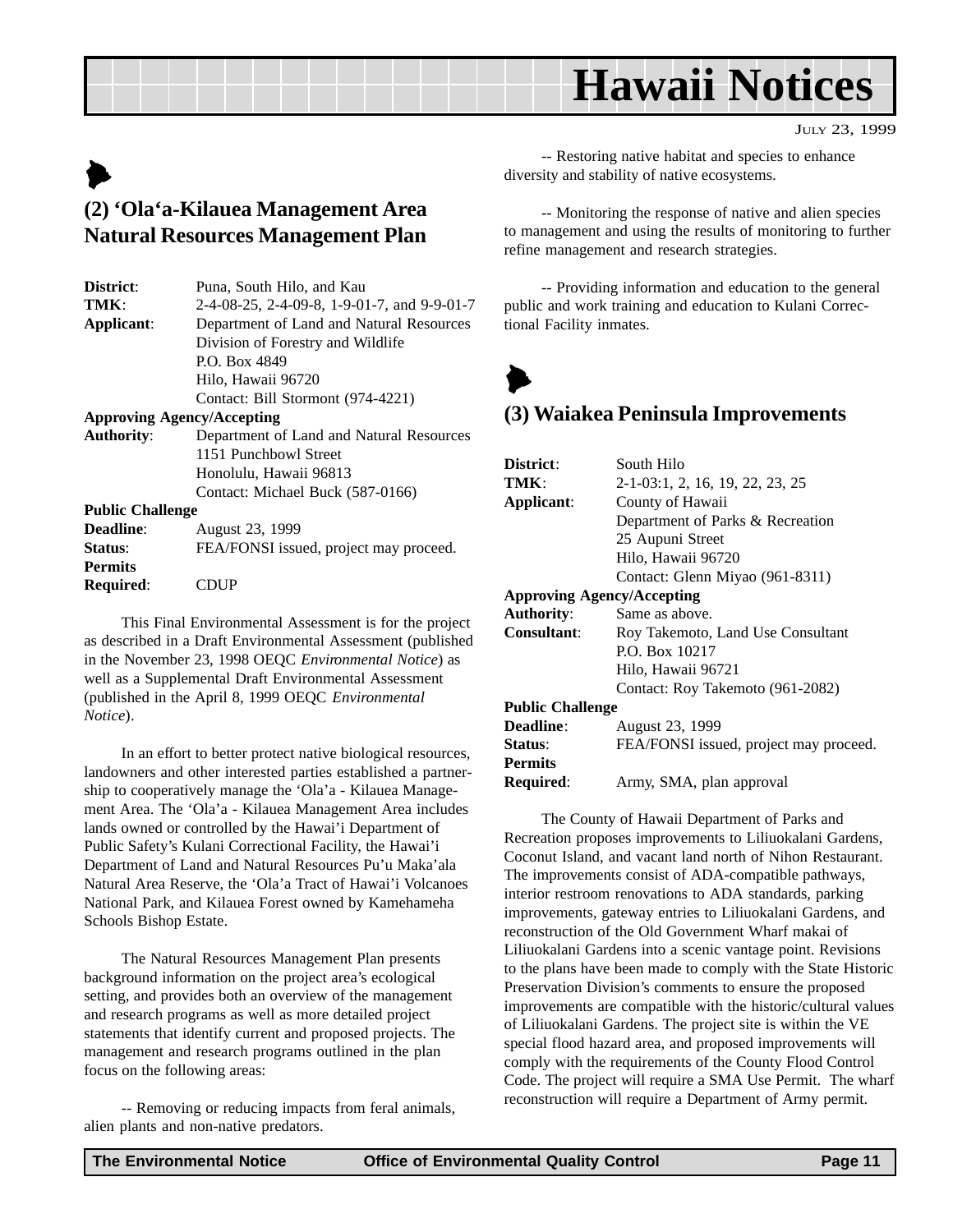## **Hawaii Notices**

JULY 23, 1999

## **Previously Published Projects Pending Public Comments**

### **Draft Environmental Assessments**

#### 6 **Kawaihae Harbor Pave Additional Barge Terminal Area**

**Applicant**: Department of Transportation 869 Punchbowl Street Honolulu, Hawaii 96813-5097 Contact: Napoleon Agraan (587-1956) **Approving Agency/Accepting Authority**: Same as above. **Public Comment Deadline**: August 9, 1999

## **Draft Environmental Impact Statements**

#### 6 **Mamalahoa Highway Bypass Road**

| Applicant:            | 1250 Oceanside Partners dha Oceanside    |
|-----------------------|------------------------------------------|
|                       | 1250                                     |
|                       | 78-6831 Ali'i Drive, Suite #K-15         |
|                       | Kailua-Kona, Hawaii 96740                |
|                       | Contact: Mr. Robert Stuit (324-1500)     |
|                       | <b>Approving Agency/Accepting</b>        |
| <b>Authority:</b>     | County of Hawaii                         |
|                       | Department of Public Works               |
|                       | 25 Aupuni Street, Suite 202              |
|                       | Hilo, Hawaii 96720                       |
|                       | Contact: Jiro Sumada (961-8321)/Tom Pack |
|                       | $(327 - 3530)$                           |
| <b>Public Comment</b> |                                          |
| <b>Deadline:</b>      | August 9, 1999                           |



## **Sustainable Development Challenge Grant Request for Proposals, FY 99/00**

Published in the Federal Register Notice July 1, 1999 www.epa.gov/ecocommunity Region 9 contact: Nova Blazej (415)744-2089

The SDCG program challenges communities to invest in a sustainable future that links: 1) ENVIRONMENTAL PROTECTION; 2) ECONOMIC PROSPERITY; 3) COM-MUNITY WELL-BEING. Strong applications will address ALL THREE of these components of sustainability.

This grant program provides an opportunity to develop place-based approaches to problem solving that can be replicated in other communities. The SDCG program strongly encourages community members, businesses and government entities to work cooperatively to develop flexible, locally-oriented approaches that link place-based environmental management and quality of life activities with sustainable development and revitalization.

|                    | <b>Additional Information</b>                  |
|--------------------|------------------------------------------------|
| <b>Due Date:</b>   | September 29, 1999                             |
|                    | Amt. Available: \$9.4 million nationally       |
| <b>Funding</b>     | 1) \$30,000-\$100,000 and                      |
| <b>Categories:</b> | 2) \$100,001-\$250,000                         |
| Match:             | 20% in non-federal sources (waived for         |
|                    | Pacific Island Territories)                    |
| Eligible           | non-profits, educational institutions, tribes, |
| Applicants:        | territories, state, county, regional, local    |
|                    | agencies and governments                       |
| Web Site:          | www.epa.gov/ecocommunity                       |

The RFP is posted at this site, as well as a list of previously funded projects.

Potential Project Types: This list is not exhaustive, and projects may fall into several project types.

- comprehensive planning for sustainable growth
- comprehensive resource management and restoration
- environment-based tourism
- green business incentives
- sustainability indicators
- sustainable agriculture
- sustainable forestry
- green building design
- community revitalization and redevelopment
- sustainability education
- community/local govt. tools for sustainability
- sustainable energy systems
- aquaculture
- materials reuse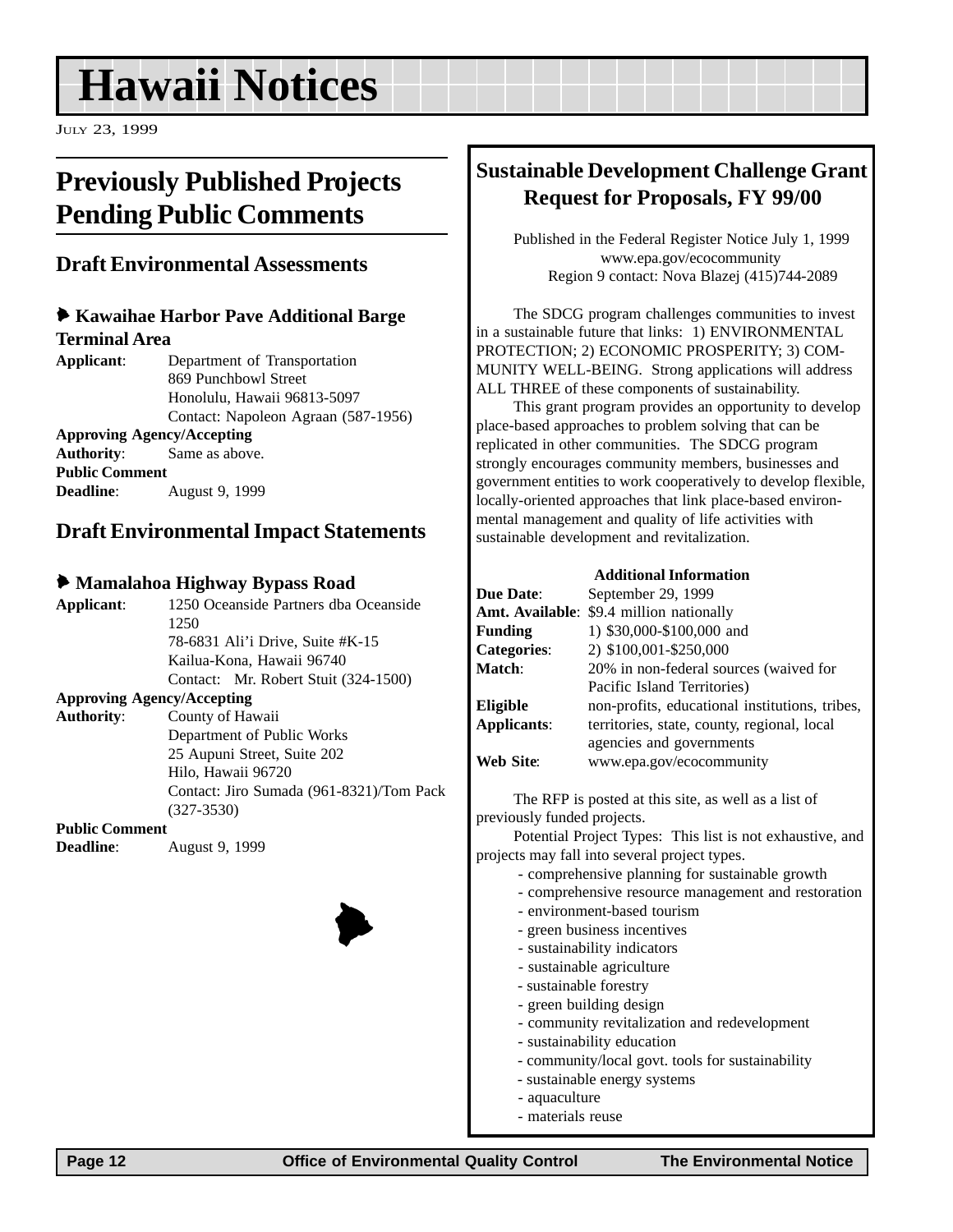## **Kauai Notices**

JULY 23, 1999

## **Environmental Impact Statement Preparation Notices**

## $\bullet$ **(1) Kapalawai Resort**

| District:             | Waimea                                 |
|-----------------------|----------------------------------------|
| TMK:                  | $1 - 7 - 5:01$                         |
| Applicant:            | Destination Villages Kauai, LLC        |
|                       | 4439 Via Abrigada                      |
|                       | Santa Barbara, CA 93110                |
|                       | Contact: Lewis Geyser (805-687-8788)   |
|                       | <b>Approving Agency/Accepting</b>      |
| <b>Authority:</b>     | County of Kauai, Planning Department   |
|                       | 4444 Rice Street, Suite 473            |
|                       | Lihue, Hawaii 96766                    |
|                       | Contact: Keith Nitta (241-6677)        |
| <b>Consultant:</b>    | Helber Hastert & Fee, Planners         |
|                       | 733 Bishop Street, Suite 2590          |
|                       | Honolulu, Hawaii 96813                 |
|                       | Contact: Scott Ezer (545-2055)         |
| <b>Public Comment</b> |                                        |
| <b>Deadline:</b>      | August 23, 1999                        |
| Status:               | EISPN First Notice pending public com- |
|                       |                                        |

ment. Address comments to the applicant with copies to the approving agency or accepting authority, the consultant and OEQC. **Permits** State land use, SMP, zoning amendment, **Required**: county GP

The 170-acre Kapalawai property is located in the *ahupua'a* of Makaweli, in the judicial district of Waimea, on the west side of the island of Kauai, Hawaii. The property is located on a gently sloped piece of land between the shoreline and Kaumualii Highway, the respective southern and northern boundaries of the project site. Aakukui Stream marks the eastern boundary of the property, while agricultural lands are located to the west. The project site is owned in portion by three entities: (1) Gay & Robinson, Inc.; (2) Robinson Family Partners (RFP); and (3) Bruce Robinson. Lease of the property is held by Destination Villages Kauai, LLC (DVK), represented by its President, Lewis Geyser.

The proposed resort includes 250 visitor units (or cottages) that are dispersed throughout the project site, resulting in an overall density of 1.5 units per acre. Approximately 164 of the units will be free-standing and 86 units will be duplex units. Each of the single-story cottages will be about 400 square feet in size, with a 200 square foot deck. No cooking facilities, phones, or televisions will be provided for the units.

**1**

A main pedestrian arterial, which will meet Americans with Disabilities Act (ADA) requirements, will connect cottages with adjacent parking areas and activity centers.

One of the focal points for the proposed resort will be the former Robinson Family residence. The general plan for the residence is to develop the main house and attached structures as a greeting space and as a museum, administration, and meeting room area.

Amenities provided at the resort will include: Two restaurants; snackbar; museum (in the former family residence); bar/lounge (in the former family residence); three swimming pools; a fitness center/beach club; sport courts (tennis, basketball, volleyball, badminton); and amphitheater.

A wastewater treatment plant is proposed to handle all wastewater generated by the project, and will be located on the northern portion of the property, between the main house and Kaumualii Highway.

In addition, a second focal point for the project will be the preservation of a 6.5-acre fishpond located in the central portion of the property. Silt and noxious vegetation will be removed from the pond, re-establishing its open water character.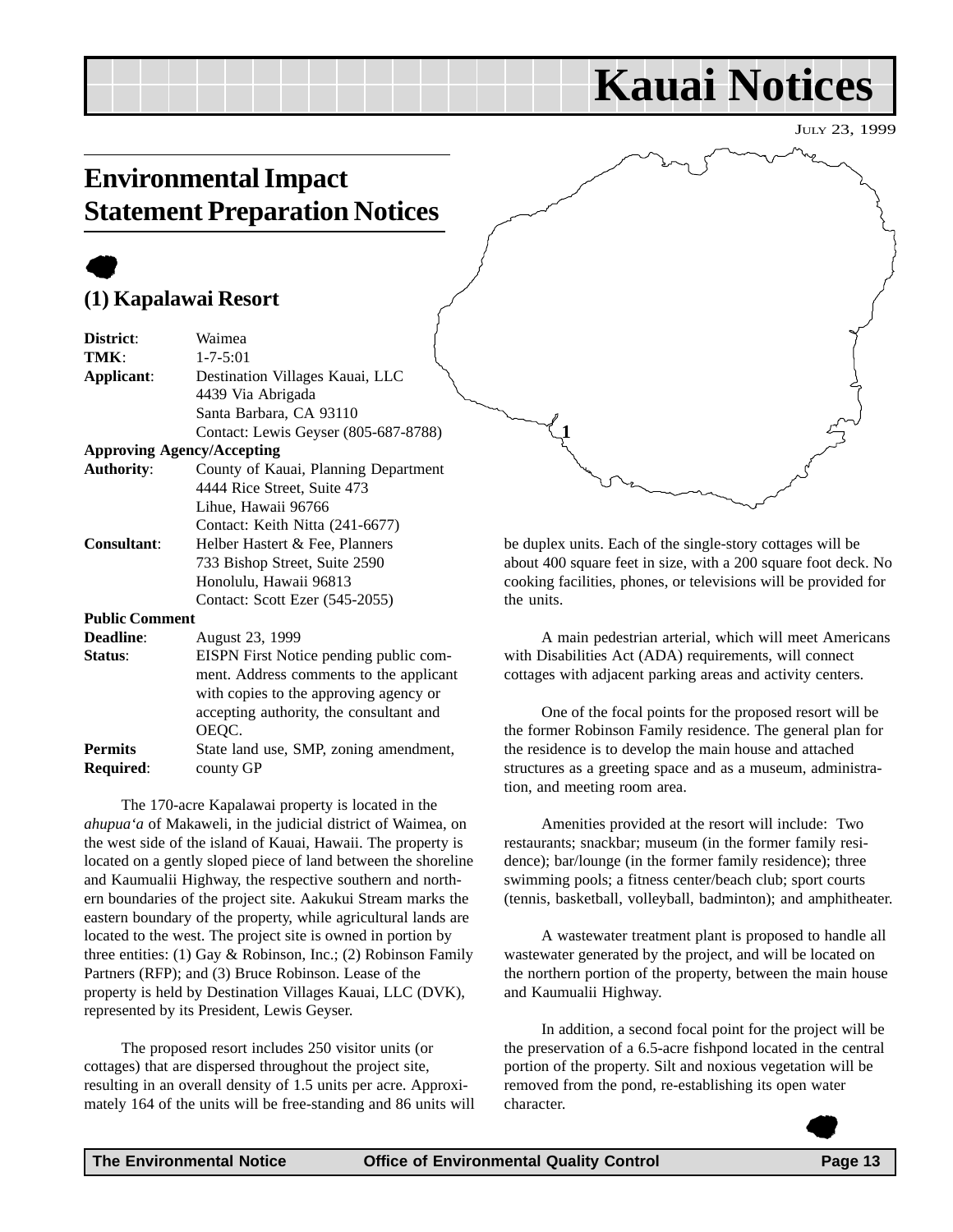## **Shoreline Notices**

JULY 23, 1999

## **Shoreline Certification Applications**

Pursuant to § 13 -222-12, HAR the following shoreline certification applications are available for inspection at the DLNR District Land Offices on Kauai, Hawaii and Maui and at Room 220, 1151 Punchbowl St., Honolulu, Oahu (Tel: 587-0414). All comments shall be submitted in writing to the State Land Surveyor, 1151 Punchbowl Street, Room 210, Honolulu, HI 96813 and postmarked no later than fifteen (15) calendar days from the date of the public notice of the application.

| Case<br>No. | Date<br>Received                                                                                                                | Location                                                                                                   | Applicant                                                            | Tax Map<br>Key                      |
|-------------|---------------------------------------------------------------------------------------------------------------------------------|------------------------------------------------------------------------------------------------------------|----------------------------------------------------------------------|-------------------------------------|
| $OA - 722$  | 07/07/99                                                                                                                        | Lots 1000 and 1001, Ld Ct App<br>677, Kailua and Kaneohe,<br>Koolaupoko, Oahu (145 & 151<br>Kailuana Loop) | Morris Stoebner for<br>Morris Stoebner                               | $4 - 3 - 83:15$<br>$\frac{6}{4}$ 16 |
| $KA-136$    | 06/28/99<br>Por of State of Hawaii Beach<br>Reserve, Ld Ct App 1166 (Map<br>6), Waipouli, Puna, Kauai (4-<br>484 Kuhio Highway) |                                                                                                            | Wagner Engineering<br>Services, Inc. for Kauai<br>Coast Resort, L.P. | $4 - 3 -$<br>02:Por. 1              |

### **Shoreline Certifications and Rejections**

Pursuant to §13-222-26, HAR the following shorelines have been certified or rejected by the DLNR. A person may appeal a certification or rejection to the BLNR, 1151 Punchbowl Street, Room 220, Honolulu, HI 96813, by requesting in writing a contested case hearing no later than twenty (20) calendar days from the date of public notice of certification or rejection.

| Case<br>No. | Date<br>Cert/Rej      | Location                                                                                                            | Applicant                                           | Tax Map<br>Key                   |
|-------------|-----------------------|---------------------------------------------------------------------------------------------------------------------|-----------------------------------------------------|----------------------------------|
| $OA - 720$  | Certified<br>07/13/99 | Makai Side of Kamehameha<br>Highway at Punaluu Stream,<br>Haleaha, Koolauloa, Oahu<br>(Kamehameha Highway, Punaluu) | ControlPoint Surveying,<br>Inc. for State of Hawaii | $5 - 3 - 02$<br>and $5-3-$<br>05 |
| $MA - 209$  | Certified<br>07/13/99 | Lot 23 of the Sunset Beach<br>Lots Subdiv., Makaehu, Kuau,<br>Hamakuapoko, Makawao, Maui<br>(129 Aleiki Place)      | Akamai Land Surveying,<br>Inc. for Frank Jacintho   | $2 - 6 - 12:29$                  |

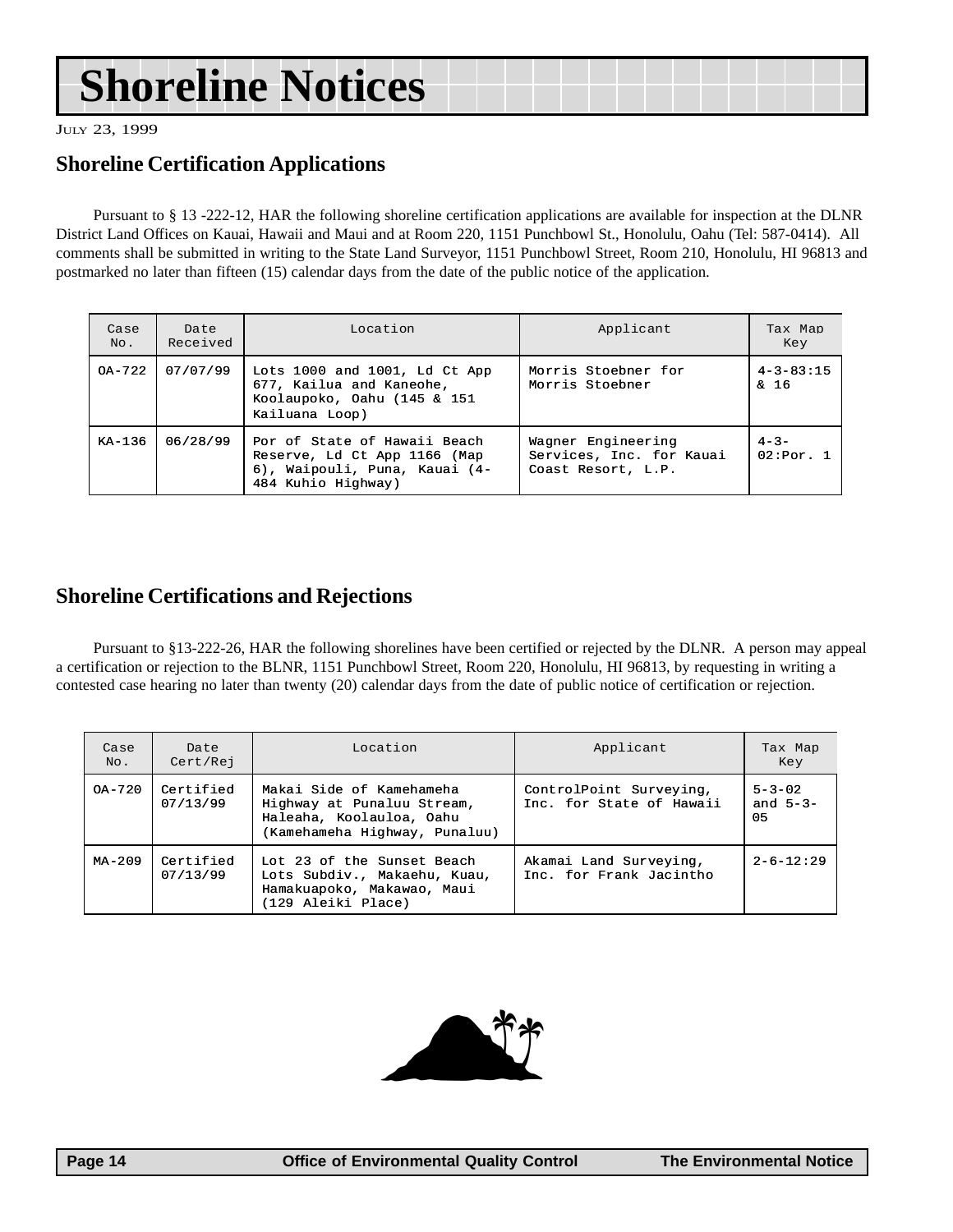

## **Federal Consistency Reviews**

The Hawaii Coastal Zone Management (CZM) Program has received the following federal actions to review for consistency with the CZM objectives and policies in Chapter 205A, Hawaii Revised Statutes. This public notice is being provided in accordance with section 306(d)(14) of the National Coastal Zone Management Act of 1972, as amended. For more information, please call John Nakagawa with the Hawaii CZM Program at 587- 2878. Federally mandated deadlines require that comments be received by the date specified for each CZM consistency review and can be mailed to:

David W. Blane, Director Office of Planning Dept. of Business, Economic Development & Tourism P.O. Box 2359 Honolulu, Hawaii 96804 Or, fax comments to the CZM Program at 587-2899.

## 1 **(1) Install Mediterranean Mooring Buoys, Marine Corps Community Services Marina, MCBH Kaneohe Bay, Oahu**

**Federal Action**: Direct Federal Activity **Federal Agency**: U.S. Marine Corps Contact: Jeff Larson, 257-6920, x234 **Location**: MCBH Kaneohe Bay, Oahu **Proposed Action**:

Install seven mooring buoys and anchors at the Marine Corps Community Services Marina, MCBH Kaneohe Bay, Oahu. The U.S. Marine Corps has filed a CZM federal consistency negative determination that the project will not affect Hawaii's CZM area.

## 7 **(2) Maintenance Dredging of Lydgate Park Ponds, Wailua, Kauai**

**Federal Action**: Department of the Army Permit **Federal Agency**: U.S. Army Corps of Engineers

**Applicant**: County of Kauai Department of Public Works Contact: Russel Sugano, (808) 241-6631

**Location**: Lydgate Park, Wailua, Kauai

**TMK**: (4th) 3-9-6

#### **Proposed Action**:

Maintenance dredge about 300 cubic yards of sand from the keiki and adult ponds. The maintenance work

will return the ponds to their original depth and will enhance the recreational use of the park. **Comments Due**: August 6, 1999

## 1 **(3) Kuhio Beach Improvements, Waikiki, Oahu**

**Federal Action**: Department of the Army Permit **Federal Agency**:U.S. Army Corps of Engineers **Applicant**: Department of Land & Natural Resources, Division of Boating & Ocean Recreation **Consultant**: Edward K. Noda & Associates, Inc. Contact: Elaine E. Tamaye, 591-8553 Location: Kuhio Beach, Waikiki, Oahu **TMK**: 2-6-1: 19

#### **Proposed Action**:

Construct improvements to Kuhio Beach by restoring and widening the beach area located within the offshore crib wall system and reconstructing the offshore walls to make it safer and to improve the stability of the beach. Three sections of the crib wall will be reconstructed as breakwater segments using basalt stones in a rubble mound construction with gaps between the breakwater segments. The dry beach will be replenished from an existing area of about one-acre to a new beach area of about 2.5 acres. Sand contained within the crib wall enclosure will be graded to restore the beach and an additional 10,000-20,000 cubic yards of sand will be placed on the beach from either deposits offshore of Kuhio Beach or a suitable land-based source.

**Comments Due**: August 6, 1999

## 1 **(4) Primary Urban Corridor Transportation Investment Study**

|                                                        | <b>Federal Action:</b> Federal Funds - Urban Mass Transportation |  |  |
|--------------------------------------------------------|------------------------------------------------------------------|--|--|
|                                                        | Capital Improvement Grant                                        |  |  |
| <b>Federal Agency: Federal Transit Administration</b>  |                                                                  |  |  |
| Applicant:                                             | City and County of Honolulu Department of                        |  |  |
|                                                        | <b>Transportation Services</b>                                   |  |  |
|                                                        | Contact: Phyllis Kurio, 527-6894                                 |  |  |
| <b>Location:</b>                                       | Ewa to Kahala, Oahu                                              |  |  |
| <b>Proposed Action:</b>                                |                                                                  |  |  |
| Dequest folged funds to conduct a major transportation |                                                                  |  |  |

Request federal funds to conduct a major transportation investment study for the Primary Urban Corridor extending from Ewa to Kahala, Oahu. The Study is examining alternatives for improved transit services within the study area as part of an island-wide integrated transportation system. **Comments Due**: August 6, 1999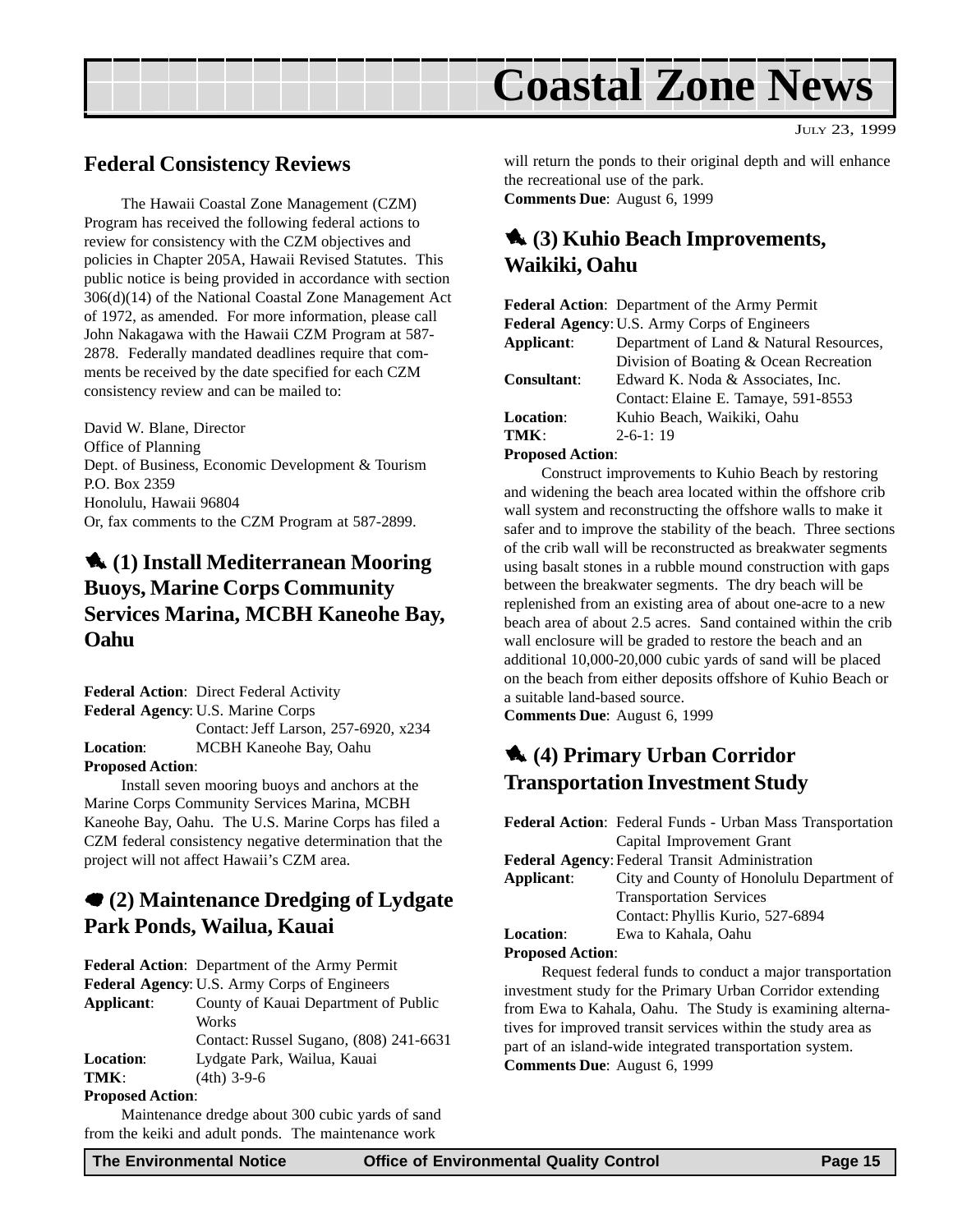## **Alien Species Permits**

JULY 23, 1999

## **Alien Species Importation**

Before most alien organisms can be brought into Hawaii they must receive a permit from the Board of agriculture. The application is first reviewed by experts in biology and heard in a public meeting of the Committee on Plants and Animals. To learn more about these permit applications, interested parties are encouraged to contact:

Plant Quarantine Branch Hawaii Department of Agriculture 701 Ilalo St. Honolulu, HI 96813 Ph. 586-0846

The following import application is now being reviewed by the Hawaii Department of Agriculture.

#### **African Crowned Crane,** *Balearica pavonia* **(***requlorum***)**

**Request to**: (1) Allow the transfer of the African Crowned crane, *Balearica pavonia* (*requlorum*), from the Hilton Waikoloa Village to Ann and Norm Goody for propagation, and to (2) establish permit conditions for the transfer of the African Crowned Crane for propagation.

**Purpose**: To establish a captive-breeding program by propagating the adult African Crowned Cranes to produce progeny, with the first two chicks returned to the Hilton Waikoloa Village under a transfer permit at a zoological park setting.

## **ATTENTION OEQC GUIDEBOOK USERS**

If you plan to make a submission to OEQC, please note: *the City & County of Honolulu has recently reorganized and some of the agency names and functions have changed.* Some agencies were merged, others dissolved. Check the list below and make corrections to the document distribution list in your guidebook. The Mayor's Office of Information (523-4385) can supply correct addresses, phone numbers and current directors names.

#### **Former Name New Name New Name**

Board of Water Supply No change Building Department Department of Design and Construction Department of Community & Social Resources Department of Community Services Department of Housing & Community Development Dissolved Department of Land Utilization Department of Planning & Permitting Department of Parks & Recreation Department of Parks & Recreation Services Department of Personnel Department of Human Resources Planning Department Department Department of Planning & Permitting Department of Public Works Department of Facility Maintenance Department of Transportation Services No change Department of Wastewater Management Department of Environmental Services Honolulu Police Department No change Honolulu Fire Department No change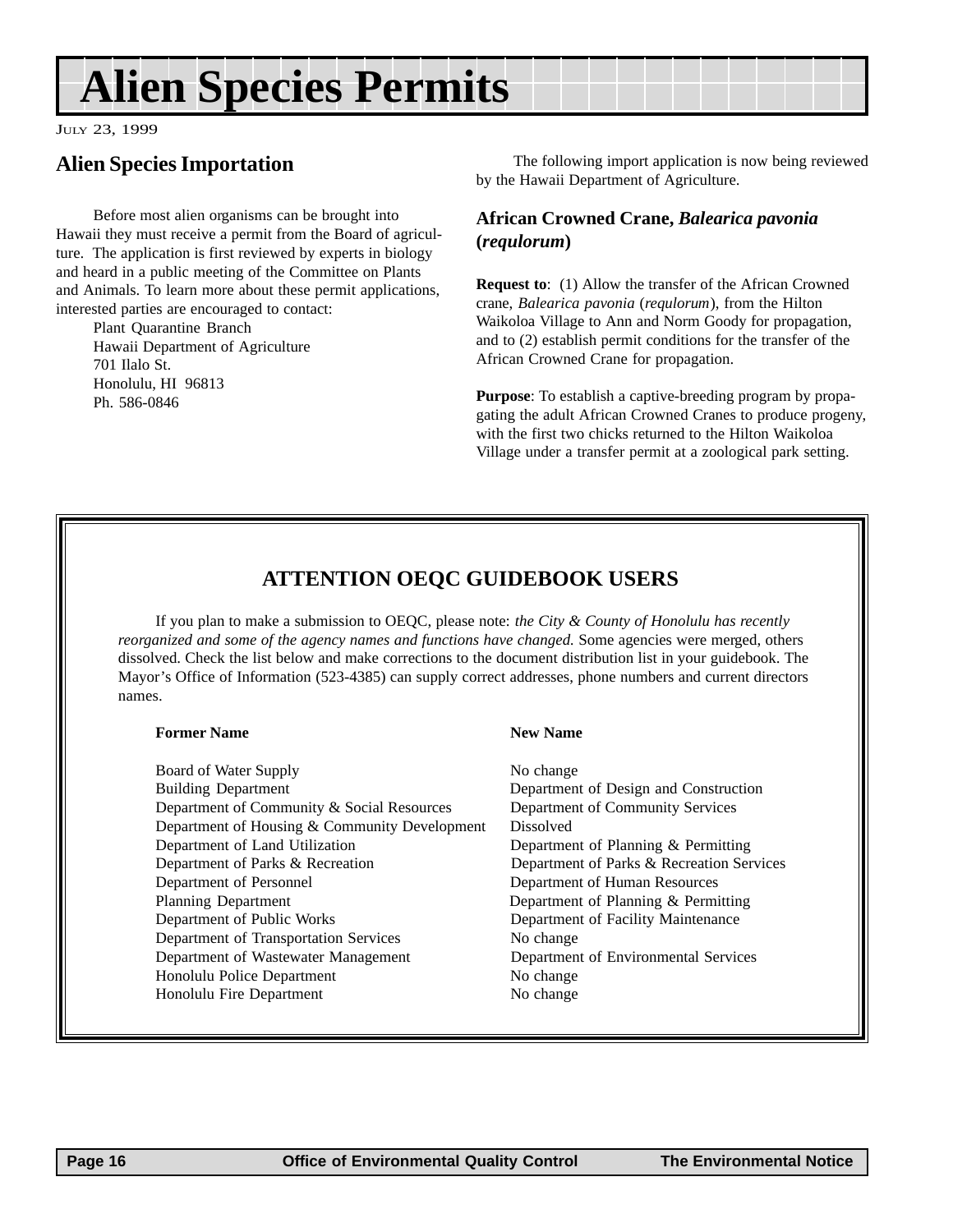## **Pollution Control Permits**

JULY 23, 1999

## **Department of Health Permits**

The following is a list of some pollution control permits currently being reviewed by the State Department of Health. For more information about any of the listed permits, please contact the appropriate branch or office of the Environmental Management Division at 919 Ala Moana Boulevard, Honolulu.

| Branch $\&$<br>Permit<br>Type                                                            | Applicant &<br>Permit Number                                                     | Project<br>Location                                                                                                              | Pertinent<br>Dates                     | Proposed Use                                                                                                                                       |
|------------------------------------------------------------------------------------------|----------------------------------------------------------------------------------|----------------------------------------------------------------------------------------------------------------------------------|----------------------------------------|----------------------------------------------------------------------------------------------------------------------------------------------------|
| Clean Air<br>Branch,<br>$586 - 4200,$<br>Temporary<br>Covered<br>Source<br>Permit        | Hawaiian<br>Dredging<br>Construction<br>Company<br>CSP No.0029-<br>$03 - CT$     | Located at<br>Various<br>Temporary<br>Sites, State of<br>Hawaii Initial<br>Location Oahu<br>Sugar Mill<br>Site, Waipahu,<br>Oahu | Comments<br>Due:<br>Auqust<br>11, 1999 | 660 TPH Portable<br>Crushing and Screening<br>Plant with 810-HP<br>Caterpillar diesel<br>Engine/545 diesel<br>Generator                            |
| CAB,<br>586-4200,<br>Covered<br>Source<br>Permit                                         | U.S. Navy<br>PHNSY PHNC<br>CSP No. 0105-<br>$01b-C$                              | PHNSY PHNC,<br>Pearl<br>Harbor, Oahu                                                                                             | Comments<br>Due:<br>August<br>11, 1999 | Two 9.87 MMBtu/hr<br>Boilers and Two 3,500<br>Gallon Electrolyte<br>Mixing Tanks                                                                   |
| Clean Air<br>Branch,<br>$586 - 4200$ ,<br>Covered<br>Source<br>Permit                    | Ameron, Inc.<br>dba Ameron<br>$HC$ & $D$<br>CSP No. 0085-<br>$02-C$              | Camp 10 Quarry,<br>Puunene, Maui                                                                                                 | Comments<br>Due:<br>August<br>11, 1999 | 600 TPH Stone<br>Processing Plant<br>with 475 Hp Diesel<br>Engine Generator, 300<br>TPH Concrete Crusher,<br>and 120 CY/hr Concrete<br>Batch Plant |
| Clean Air<br>Branch,<br>$586 - 4200$ ,<br>Noncovered<br>Source<br>Permit                 | Sunset Pet<br>Memorial<br>Services/Waste<br>Abatement<br>NSP No. 0011-<br>$02-N$ | 16-643 Kipimana<br>Street, Bldg.A,<br>Unit 5, Shipman<br>Business Park,<br>Keaau, Hawaii                                         | Hearing<br>Date:<br>August<br>12, 1999 | 200 lbs/hr Incinerator                                                                                                                             |
| Solid and<br>Hazardous<br>Waste<br>Branch,<br>$586 - 4226$ ,<br>Solid<br>Waste<br>Permit | West Coast<br>Cleaning and<br>Preservation,<br>Inc., Hawaii                      | $91 - 229$<br>Komohana,<br>Kapolei, 96707                                                                                        | Date<br>Received:<br>4/28/99           | Used Oil Transporter                                                                                                                               |
| SHWB, 586-<br>4226,<br>Solid<br>Waste<br>Permit                                          | F.G.<br>Landscape,<br>Inc.                                                       | 91-1041 Renton<br>Rd., Ewa Beach,<br>HI 96706                                                                                    | Date<br>Received:<br>5/26/99           | Greenwaste Composting                                                                                                                              |
| SHWB, 586-<br>4226,<br>Solid<br>Waste<br>Permit                                          | Orchid Island<br>Rubbish and<br>Recycle                                          | 485 Railroad<br>Ave., Hilo, HI<br>96720                                                                                          | Date<br>Received:<br>6/14/99           | Recycling/Processing of<br>Used Cooking Oil                                                                                                        |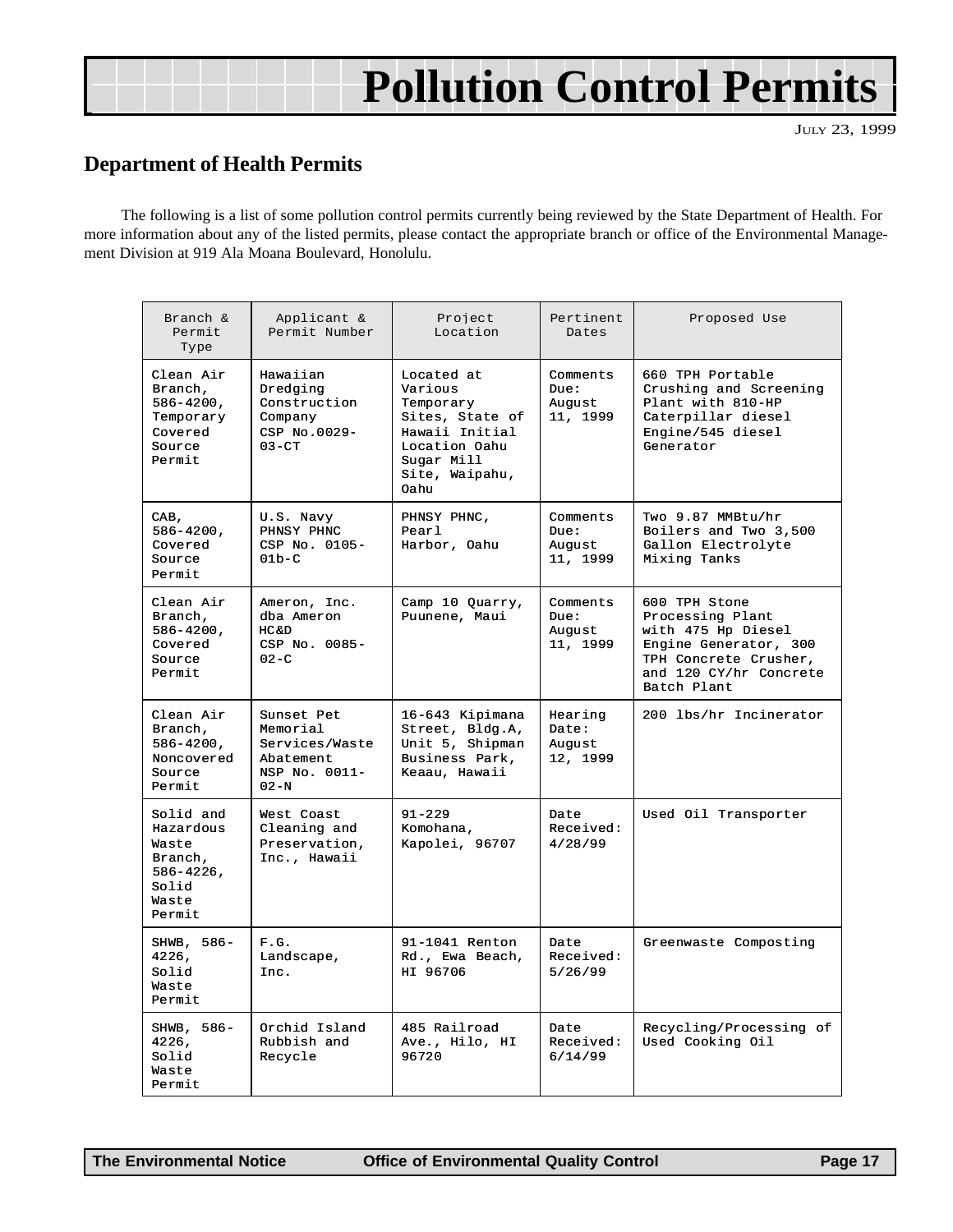## **Pollution Control Permits (cont'd)**

JULY 23, 1999

| Branch &<br>Permit<br>Type                                           | Applicant &<br>Permit Number                                      | Project<br>Location                                                                                 | Pertinent<br>Dates | Proposed Use                                                                      |
|----------------------------------------------------------------------|-------------------------------------------------------------------|-----------------------------------------------------------------------------------------------------|--------------------|-----------------------------------------------------------------------------------|
| Safe<br>Drinking<br>Water<br>Branch,<br>$586 - 4258$ ,<br>UIC Permit | Assoc. of<br>Apartment<br>Owners,<br>$UH-1330$                    | Kona Palms<br>Apartments<br>77-6311 Alii<br>Drive.<br>Kailua-Kona                                   | n/a                | Abandonment of one<br>sewage injection well.                                      |
| SDWB,<br>$586 - 4258$ ,<br>UIC Permit                                | Kaupulehu<br>Waste Water<br>Co.<br>$IJI - 1927$                   | Kaupulehu WWTP<br>100 Kaupulehu<br>Dr., N. Kona                                                     | n/a                | Permit renewal of 2<br>injection wells for<br>sewage disposal.                    |
| SDWB,<br>$586 - 4258$ ,<br>UIC Permit                                | Citizens<br>Utilities Co.<br>$UO - 1320$                          | The Gas Company<br>SNG Plant<br>91-390 Kauhi<br>St., Kapolei                                        | n/a                | Permit renewal of one<br>injection well for<br>industrial wastewater<br>disposal. |
| SDWB,<br>$586 - 4258$ ,<br>UIC Permit                                | Robert N.<br>Moran<br>$UO - 1247$                                 | Sunset Vista<br>59-043 Huelo<br>St., Sunset<br>Beach                                                | n/a                | Permit renewal of 2<br>injection wells for<br>sewage disposal.                    |
| SDWB,<br>$586 - 4258$ ,<br>UIC Permit                                | Dept. of<br>Transportation<br>Airports<br>Division<br>$UO - 1448$ | Dillingham<br>Airfield,<br>Mokuleia                                                                 | n/a                | Permit renewal of 6<br>injection wells for<br>surface drainage.                   |
| SDWB,<br>$586 - 4258$ ,<br>UIC Permit                                | US Coast<br>Guard, UO-1995                                        | US Coast Guard<br>Air Station<br>Barbers Point,<br>Ewa                                              | n/a                | Permit transfer of 3<br>injection wells for<br>surface drainage.                  |
| SDWB,<br>586-4258<br>UIC Permit                                      | US Coast<br>Guard, UO-2060                                        | US Coast Guard<br>Air Station<br>Barbers Point,<br>Ewa                                              | n/a                | Register one injection<br>well for surface<br>drainage.                           |
| SDWB,<br>$586 - 4258$ ,<br>UIC Permit                                | BC Oil<br>Ventures,<br>Inc., UO-2059                              | Former Texaco<br>Facility No.<br>$61 - 100 - 0180$<br>$47 - 515$<br>Kamehameha<br>Hwy., Kaneohe     | n/a                | Abandonment of one<br>injection well for shop<br>drainage.                        |
| SDWB,<br>$586 - 4258$ ,<br>UIC Permit                                | BC Oil<br>Ventures,<br>Inc., UO-2058                              | Former Texaco<br>Facility, No.<br>$61 - 100 - 0093,$<br>$87 - 1942$<br>Farrington<br>Hwy., Nanakuli | n/a                | Abandonment of one<br>injection well for shop<br>drainage.                        |



 **Page 18 Control Page 18 Control Page 18 Control Page 18 Control Page 18 Control Page 18 Control Page 18 Control Page 18 Control Page 18 Control Page 18 Control Page 18 Control Page 18 Control Page**